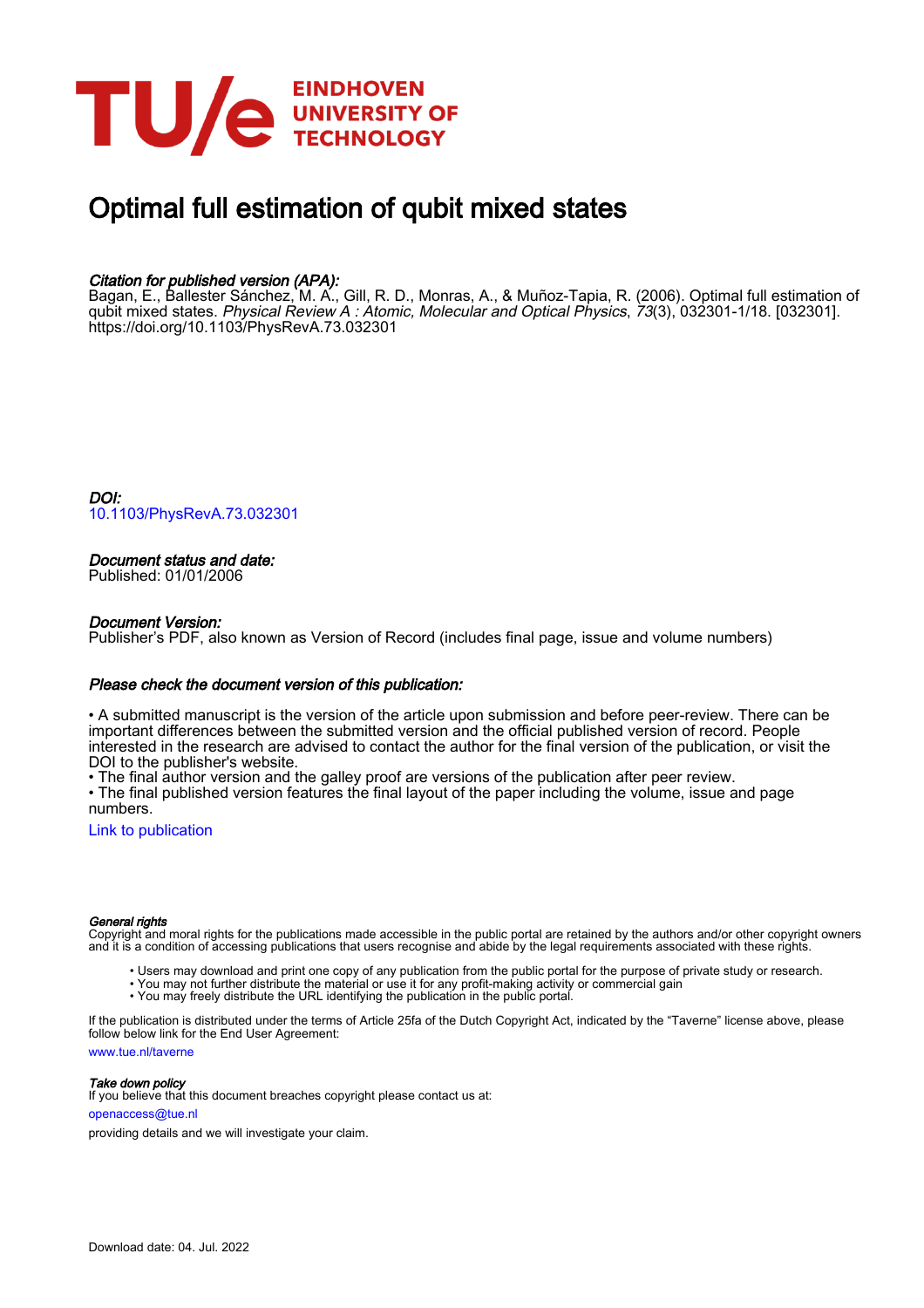# **Optimal full estimation of qubit mixed states**

E. Bagan,<sup>1</sup> M. A. Ballester,<sup>2</sup> R. D. Gill,<sup>2,3</sup> A. Monras,<sup>1</sup> and R. Muñoz-Tapia<sup>1</sup>

1 *Grup de Física Teòrica & IFAE, Facultat de Ciències, Edifici Cn, Universitat Autònoma de Barcelona,*

*08193 Bellaterra (Barcelona), Spain*

2 *Department of Mathematics, University of Utrecht, P.O. Box 80010, 3508 TA Utrecht, The Netherlands*

3 *EURANDOM, P.O. Box 513, 5600 MB Eindhoven, The Netherlands*

(Received 21 October 2005; published 2 March 2006)

We obtain the optimal scheme for estimating unknown qubit mixed states when an arbitrary number *N* of identically prepared copies is available. We discuss the case of states in the whole Bloch sphere as well as the restricted situation where these states are known to lie on the equatorial plane. For the former case we obtain that the optimal measurement does not depend on the prior probability distribution provided it is isotropic. Although the equatorial-plane case does not have this property for arbitrary *N*, we give a prior-independent scheme which becomes optimal in the asymptotic limit of large *N*. We compute the maximum mean fidelity in this asymptotic regime for the two cases. We show that within the pointwise estimation approach these limits can be obtained in a rather easy and rapid way. This derivation is based on heuristic arguments that are made rigorous by using van Trees inequalities. The interrelation between the estimation of the purity and the direction of the state is also discussed. In the general case we show that they correspond to independent estimations whereas for the equatorial-plane states this is only true asymptotically.

DOI: [10.1103/PhysRevA.73.032301](http://dx.doi.org/10.1103/PhysRevA.73.032301)

PACS number(s): 03.67.Hk, 03.65.Ta

#### **I. INTRODUCTION**

Two-state systems or qubits are the building blocks of many applications in quantum information. Although they are commonly assumed to be in pure states, in real situations they are not. State preparation, processing, quantum channels, etc. are inevitably imperfect, which means that any quantum system is, in fact, in a mixed state. The accurate estimation of the parameters that characterize qubit mixed states is therefore of utmost relevance for practical applications. The aim of this work is to find the optimal (most accurate) scheme to perform this task.

So far, most of the work in state estimation has focused on pure qubit states  $\lceil 1-3 \rceil$  and fewer quantitative results have been obtained for qubit mixed states [4–9]. One obvious reason for this is the greater complexity of the estimation procedure. Whereas pure states are fully characterized by just two parameters—those specifying a point on the surface of the Bloch sphere, i.e., a unit vector—for a mixed state an additional parameter is required to specify its purity, by which we mean the distance from the center of the Bloch sphere to the point that represents the state. This brings a theoretical subtlety: we will need to identify a uniform prior distribution for the purity. In contrast to the pure-state case where there is a "natural" uniform probability distribution the invariant measure on the two spheres—for mixed states there is no unique choice. A uniform distribution must be isotropic (invariant under rotations of the Bloch sphere), but the purity, which is itself invariant, can be distributed according to a whole class of functions  $[10,11]$ , depending on several criteria. Despite this ambiguity, our results turn out to be rather general and, in particular, they hardly depend on the specific choice of an isotropic purity prior.

In this paper, we assume that we have *N* identically prepared systems upon which we can perform generalized measurements. From their outcomes we can infer the value of the

parameters that characterize the state of the systems. The quality or accuracy of the estimation is quantified by the fidelity (to be defined in the next section). The average of the fidelity over the prior and the outcome distribution provides a useful summary parameter of the overall quality of the estimation scheme. This problem was partially addressed in [5]. Here we present an alternative formulation that enables us to apply the approach to new, practically relevant situations and find many explicit results.

To be more specific, we will study two types of situations: that of estimating an *à priori* completely unknown qubit state and that of estimating a state that is known to lie on an equatorial plane of the Bloch sphere. We call the former the three-dimensional (3D) case (or just 3D for short), as the state can be represented by any point in the threedimensional Bloch sphere. By the same logic, we call the latter 2D. The 2D case is useful because in many applications quantum states can be parametrized by the purity and a phase; e.g., linearly polarized photons. The 2D case also exhibits some remarkable theoretical features. For instance, we will show that while for 3D states the optimal measurement is essentially unique, independently of the isotropic prior, this is not so for 2D states, though this feature is recovered in the asymptotic limit of large *N*.

We will first address the problem from a Bayesian point of view, which will provide explicit results for any finite *N*. We will also take a steep dive into the asymptotic regime of the estimation schemes. It is clear that unknown states can only be estimated with perfect accuracy in the limit  $N \rightarrow \infty$ . The rate at which this perfect determination limit is achieved as *N* increases is a very informative parameter. It is useful, e.g., to compare different estimation schemes. If two schemes have the same rate, we say that they are (asymptotically) equivalent. The asymptotic behavior is also a central notion in statistics, where there exists a wealth of results and very powerful techniques  $[12,13]$ .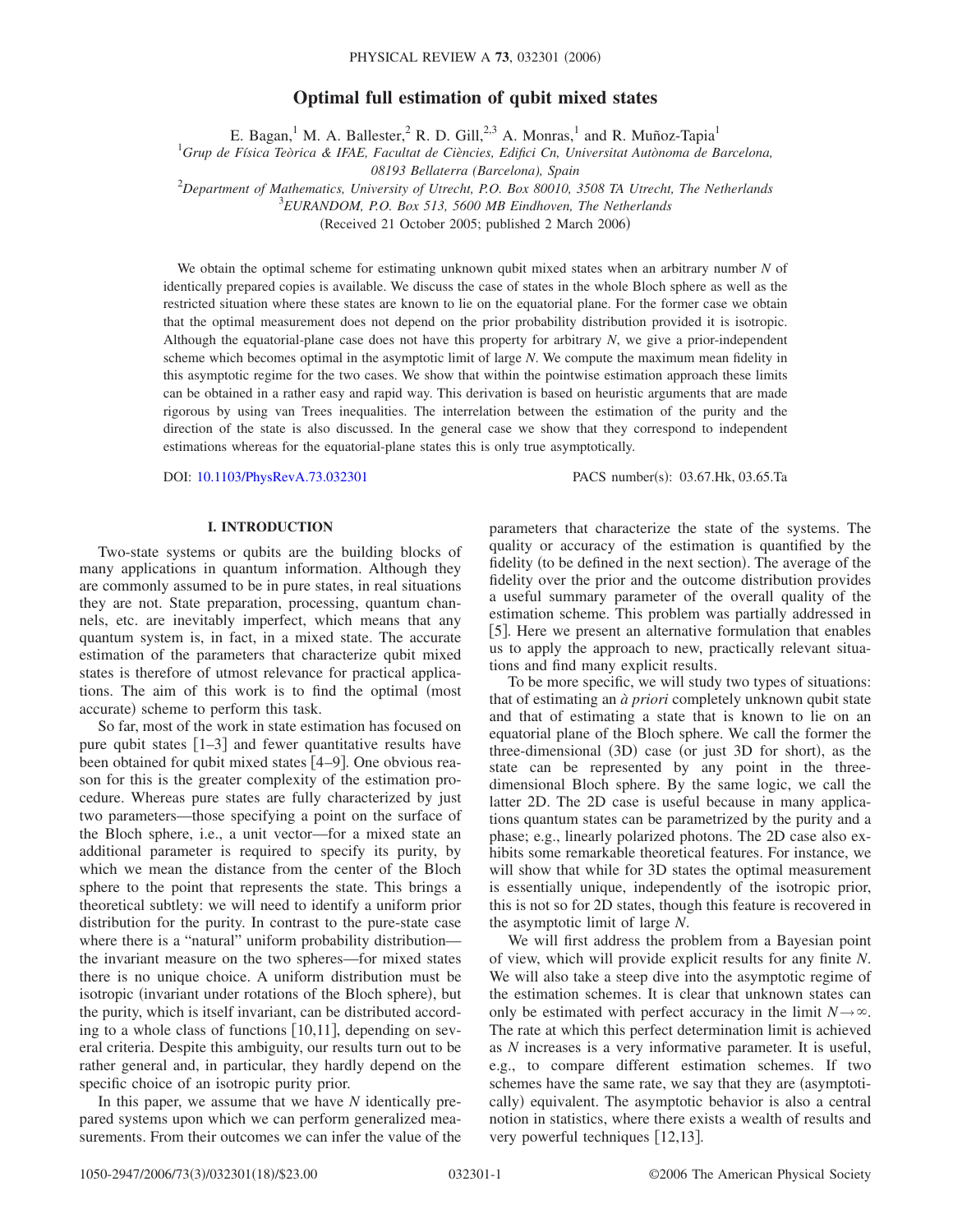Within the statistical framework, one looks for measurements and estimators which have good behavior for any fixed signal state. It turns out, under regularity conditions, that the maximum likelihood estimator is asymptotically optimal whatever the true signal state. The mean square error of the estimator gives a measure of the quality of the scheme. This error can be related to the fidelity through the Fisher information matrix, thus providing a connection with the Bayesian approach. In this context, the prior distribution plays a very minor role. In contrast, within the Bayesian approach the prior distribution does play a significant role because, as mentioned above, one is interested in obtaining an estimation that is optimal on *average*.

Here we present in a fairly comprehensive way the application of the two approaches to the asymptotic behavior of qubit mixed state estimation. We will see that both yield the same results. This fact has important consequences. It tells us that the asymptotic behavior of the optimal mean fidelity only depends on the prior as an average of the optimal *point*wise (i.e., for a fixed state) fidelities. Second, the Bayesian approach provides an explicit scheme that attains the pointwise bounds. It is worth pointing out that for some restricted schemes and some priors this might not be the case. For instance, it is known that a scheme based on fixed local measurements with the Bures prior distribution  $[14]$  does not approach unity at a rate  $1/N$  [8], as a pointwise approach would indicate. Even more surprising, in this situation the Bayesian and the maximum likelihood estimation give different asymptotic average fidelities  $[8]$ , in contrast to the common lore that both estimators should be asymptotically equivalent, pointwise. The nonequivalences here do all have simple explanations. Pointwise, everything *is* asymptotically equivalent and does converge at rate 1/*N*. However, the convergence is not uniform or the integrated coefficient of 1/*N* diverges.

This paper is organized as follows. In the next section we introduce the notation and main concepts that will be used throughout this work. In Sec. III we obtain the optimal estimation protocol for any number of copies of the state in both the 3D and the 2D cases. In Secs. IV and V we compute the asymptotic expression of the fidelity from both the Bayesian and the pointwise approaches, respectively. The derivation of the latter is done through a rather self-contained presentation since some of the techniques may not be so well known among physicists. In Sec. VI we summarize our main results. We have relegated many technical details to the appendices for the benefit of readers not interested in technicalities.

#### **II. PRELIMINARIES**

Consider an ensemble of *N* identically prepared states  $[\rho(\vec{r})]^{\otimes N}$ , where  $\rho(\vec{r})$  is a density matrix with Bloch representation given by

$$
\rho(\vec{r}) = \frac{1 + \vec{r} \cdot \vec{\sigma}}{2}.
$$
\n(2.1)

Here  $\vec{\sigma} = (\sigma^x, \sigma^y, \sigma^z)$ , where  $\sigma^a$ ,  $a=x, y, z$ , are the usual Pauli matrices and  $\vec{r}$  is a point in the Bloch sphere  $\{\vec{r}$ :  $|\vec{r}|$ 

 $\leq 1$ . We will drop  $\vec{r}$  and write simply  $\rho$  where no ambiguity arises.

A measurement on  $\rho^{\otimes N}$  is represented by a positive operator valued measure (POVM). It is defined by a set O  $=\{O_{v}\}\$ of positive operators such that

$$
\sum_{\chi} O_{\chi} = 1, \tag{2.2}
$$

where  $\chi$  refers to the various outcomes that can occur. It can be a discrete or a continuous variable.

In order to estimate  $\rho$  we proceed as follows. We first perform a measurement on  $\rho^{\otimes N}$ , from which we obtain an outcome  $\chi$ . Based on  $\chi$ , an estimate for  $\rho$  can be guessed:  $\rho_{\chi}$ . Its quality is quantified by the fidelity, defined as  $[14]$ 

$$
f(\vec{r}, \vec{R}_{\chi}) = (\text{Tr}\sqrt{\sqrt{\rho_{\chi}} \rho \sqrt{\rho_{\chi}}})^2, \tag{2.3}
$$

which determines the maximum distinguishability between  $\rho$ and  $\rho_{\chi}$  that can be achieved by any measurement [15]. For qubits, Eq.  $(2.3)$  reads

$$
f(\vec{r}, \vec{R}_{\chi}) = \frac{1 + \vec{r} \cdot \vec{R}_{\chi} + \sqrt{1 - r^2} \sqrt{1 - R_{\chi}^2}}{2},
$$
 (2.4)

where  $\vec{r}$  and  $\vec{R}_{\chi}$  are the Bloch vectors of the states  $\rho$  and  $\rho_{\chi}$ , respectively,  $r = |\vec{r}|$  and  $R = |\vec{R}|$ .

In the Bayesian approach the overall performance of the estimation procedure is quantified by the average fidelity *F*, hereafter fidelity in short. It is the average of  $(2.3)$  over the prior probability distribution, which we denote  $d\rho$ , and over all possible outcomes  $\chi$  of a given measurement, namely

$$
F = \sum_{\chi} \int d\rho f(\vec{r}, \vec{R}_{\chi}) p(\chi|\vec{r}), \qquad (2.5)
$$

where  $p(\chi|\vec{r})$  is the conditional probability of obtaining outcome  $\chi$  given that the signal state has Bloch vector  $\vec{r}$ . These probabilities are determined by the expectation values of the positive operators  $O_{\chi}$ , i.e.,  $p(\chi|\vec{r}) = \text{Tr}[O_{\chi}\rho]$ . Our aim is to maximize  $(2.5)$ .

For a given measurement *O*, there always exists an optimal guess or estimator. To prove this, we first introduce the four-dimensional Euclidean vector

$$
\mathbf{r} = (r^0, r^x, r^y, r^z) = (r^0, \vec{r}) = (\sqrt{1 - r^2}, \vec{r}).
$$
 (2.6)

Note that  $\mathbf{r} \cdot \mathbf{r}' = r^0 r'^0 + \vec{r} \cdot \vec{r}'$  and  $|\mathbf{r}| = \sqrt{\mathbf{r} \cdot \mathbf{r}} = 1$ . With this, the average fidelity reads

$$
F = \sum_{\chi} \int d\rho \frac{1 + \mathbf{r} \cdot \mathbf{R}_{\chi}}{2} p(\chi | \vec{r}), \qquad (2.7)
$$

where  $\mathbf{R}_{\chi} = (R_{\chi}^0, \vec{R}_{\chi})$  is defined in analogy to (2.6). A straightforward use of the Schwarz inequality gives an upper bound of *F* that is saturated with the choice

$$
\mathbf{R}_{\chi} = \frac{\mathbf{V}_{\chi}}{|\mathbf{V}_{\chi}|}; \quad \mathbf{V}_{\chi} \equiv (V_{\chi}^{0}, \vec{V}_{\chi}) \equiv \int d\rho \, \mathbf{r} p(\chi|\vec{r}), \quad (2.8)
$$

Using (2.8), the maximum fidelity is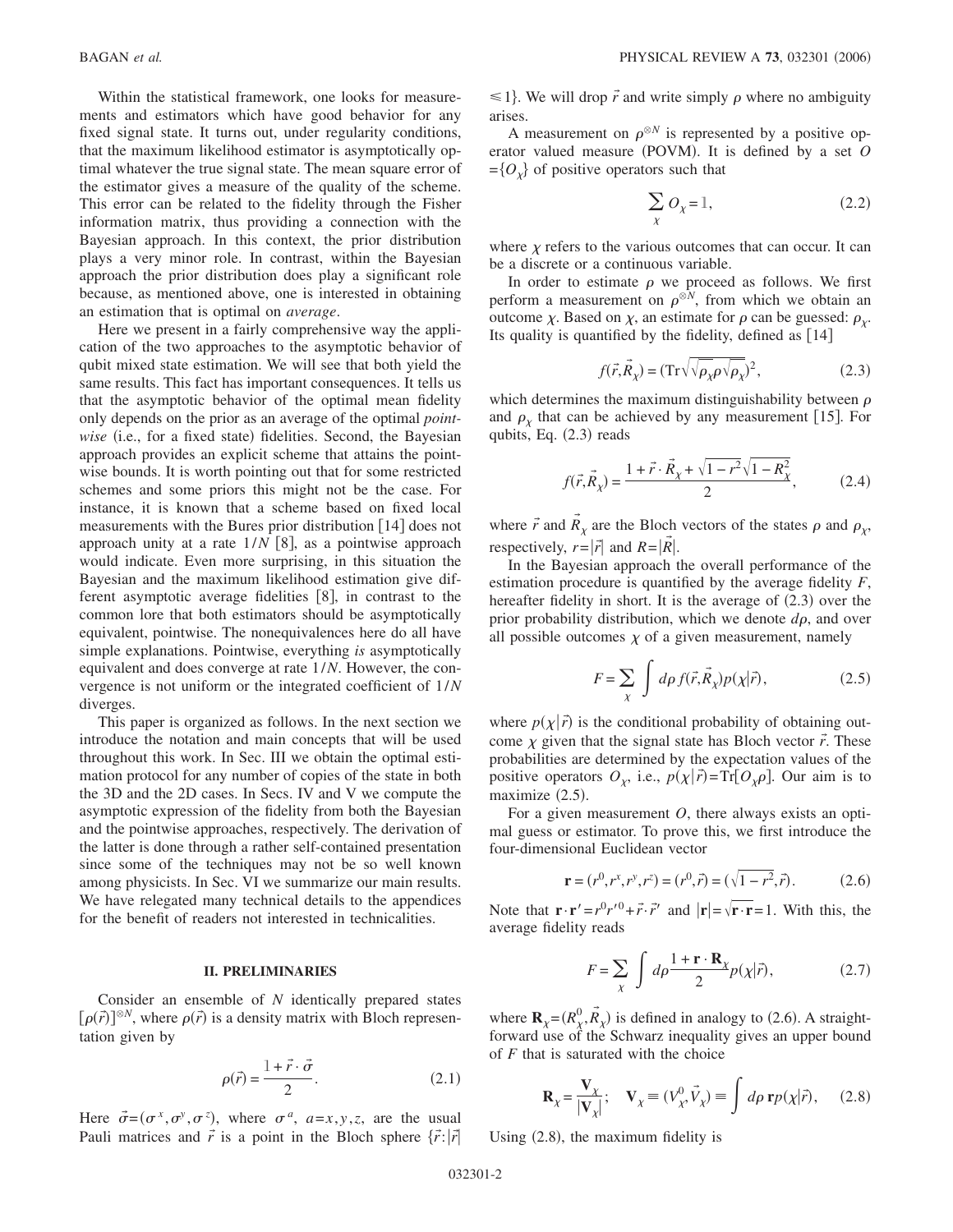$$
F = \frac{1}{2} \left( 1 + \sum_{\chi} |\mathbf{V}_{\chi}| \right) \equiv \frac{1}{2} (1 + \Delta). \tag{2.9}
$$

Since the guess (2.8) satisfies  $|\mathbf{R}_{\chi}|=1$  and its first component is non-negative, it *always* gives a physical state. In fact (2.8) is the best state that can be inferred and  $(2.9)$  is the maximum fidelity that can be obtained given  $O$  and the prior  $d\rho$ .

In the analysis below, it will prove very convenient to block-diagonalize  $\rho^{\otimes N}$  by writing it in the basis of the SU(2)invariant subspaces of  $\left(\frac{1}{2}\right)^{\otimes N}$  [we use boldfaced integers and  $\frac{2}{\pi}$  half-integers to denote the irreducible representations of SU(2)]. Notice that  $\rho^{\otimes N}$  is invariant under the permutation of any pair of qubits, i.e, invariant under the action of the symmetric group  $S_N$ , which is precisely the group relevant for the construction of the invariant subspaces of  $\left(\frac{1}{2}\right)^{\otimes N}$  (see Appendix A and also  $[4,5]$  for details). In contrast with pure states, for which  $\rho^{\otimes N}$  has projection only in the symmetric  $(N+1)$ -dimensional subspace of **J** $\equiv$ **N**/2, for mixed states  $\rho^{\otimes N}$  has also components in all the lower-dimensional invariant subspaces, which, furthermore, occur with multiplicity,  $n_i$ , greater than 1. We thus write

$$
\rho^{\otimes N} = \bigoplus_{j=0, \frac{1}{2}}^{N/2} n_j \rho_{Nj},
$$
\n(2.10)

where the lower limit in the direct sum is 0 for even *N* and 1/2 for odd *N*,

$$
n_j = {N \choose N/2 - j} \frac{2j + 1}{N/2 + j + 1}
$$
 (2.11)

and

$$
\rho_{Nj} = \left(\frac{1 - r^2}{4}\right)^{N/2 - j} \rho_j,
$$
\n(2.12)

with

$$
\rho_j = \sum_{m=-j}^j \left(\frac{1-r}{2}\right)^{j-m} \left(\frac{1+r}{2}\right)^{j+m} U(\vec{n}) |jm\rangle\langle jm| U^{\dagger}(\vec{n}).
$$
\n(2.13)

Throughout this paper  $U(\vec{n})$  denotes the SU(2) unitary representation of the rotation  $\mathcal{R}(\vec{n})$  that takes the unit vector  $\vec{z}$ (pointing along the *z* axis) into  $\vec{n} = \vec{r}/r$  on the Bloch sphere. Recall that

$$
\langle jm|U(\vec{n})|jm'\rangle = \mathcal{D}_{mm'}^{(j)}(\vec{n})\tag{2.14}
$$

defines the standard Wigner matrices [16]. Notice that  $\rho_j$  are not proper density matrices, since  $Tr \rho_j \neq 1$ .

For 2D states, the Bloch vector  $\vec{r}$  of the state  $\rho$  lies on the equatorial *xy* plane of the Bloch sphere, i.e., *r*  $=r(\cos \theta, \sin \theta, 0)$ . We are still entitled to use the decomposition of  $\rho^{\otimes N}$  above, but now we write

$$
\rho_j = \sum_{m=-j}^{j} \left(\frac{1-r}{2}\right)^{j-m} \left(\frac{1+r}{2}\right)^{j+m} U(\theta)U(\vec{x}) |jm\rangle\langle jm|U^{\dagger}(\vec{x})U^{\dagger}(\theta),\tag{2.15}
$$

where  $\vec{x}$  is the unit vector pointing along the *x* axis and  $U(\theta)$ is a unitary representation of a rotation of angle  $\theta$  around the *z* axis. Note that  $U(\vec{x})|jm\rangle$  is an eigenstate of  $\vec{x} \cdot \vec{J}$  (i.e., of the projection of the total spin operator  $\vec{J}$  along the *x* axis), since  $U(\vec{x})$  takes  $\vec{z}$  into  $\vec{x}$  (i.e., is a rotation of angle  $\pi/2$  around the *y* axis). Hence, the Bloch vectors of the whole set of states  $\{U(\theta)[U(\vec{x})|jm\rangle]\}$  lie on the *xy* plane, as they should, and  $\theta$  is the angle between  $\vec{r}$  and the *x* axis.

In the basis  $\ket{jm}$  the transformation  $U(\theta)$  is diagonal, and substituting  $(2.15)$  in  $(2.12)$  we obtain

$$
\rho_{Nj} = \sum_{m,m'} e^{i(m-m')\theta} \rho_{mm'}^j |jm\rangle\langle jm'|,\tag{2.16}
$$

where

$$
\rho_{mm'}^j = \sum_{m''} d_{mm''}^{(j)} (\pi/2) d_{m'm''}^{(j)} (\pi/2)
$$

$$
\times \left(\frac{1-r}{2}\right)^{N/2-m''} \left(\frac{1+r}{2}\right)^{N/2+m''}
$$
(2.17)

and  $d_{mm'}^{(j)}$  are the (real) reduced Wigner matrices [16].

#### **III. FINITE NUMBER OF COPIES. BAYESIAN ESTIMATOR**

In this section we obtain the optimal POVM and closed expressions of the fidelity for any number of copies of the signal state. Although the 3D and 2D cases look similar, we will show that there are remarkable differences between them.

#### **A. 3D states**

As mentioned in the Introduction, we consider *N* identical copies of a quantum state which is chosen according to an isotropic prior distribution

$$
d\rho = w(r)dr\,dn,\tag{3.1}
$$

where *dn* is the invariant measure on the two sphere

$$
dn = \frac{d(\cos \theta)d\phi}{4\pi} \tag{3.2}
$$

and  $w(r)$  is normalized such that  $\int_0^1 dr w(r) = 1$ .

Let us start by computing the optimal POVM. We first notice that because of the block-diagonal form of  $\rho^{\otimes N}$  in (2.10) we may just consider also block-diagonal POVMs, of the form

$$
O_{\chi} = \bigoplus_{j=0}^{J} n_j O_{\chi j}, \quad \text{such that } \sum_{\chi} O_{\chi j} = 1_j,
$$
 (3.3)

with no loss of generality. Indeed, for any given POVM  $\{O_\chi\}$ , we can always construct a new one,  $\{\tilde{O}_{\chi j \alpha}\}$ , through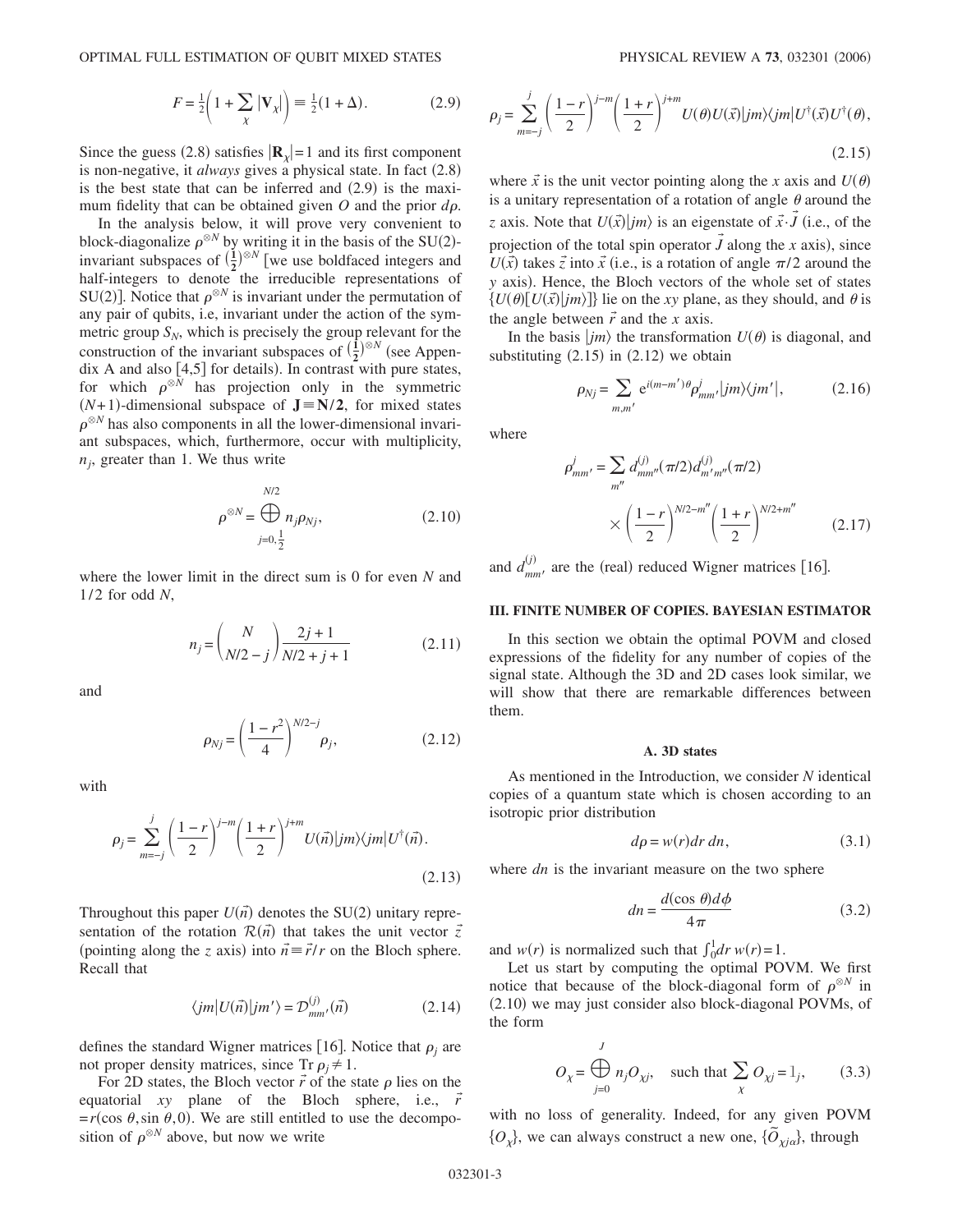$$
\tilde{O}_{\chi j\alpha} = \mathbb{I}_{j\alpha} O_{\chi} \mathbb{I}_{j\alpha},\tag{3.4}
$$

where  $l_{i\alpha}$  is the identity in the **j** representation subspace and  $\alpha$  ( $1 \leq \alpha \leq n_j$ ) labels the different occurrences of **j** in the Clebsch-Gordan series of  $(\frac{1}{2})^{\otimes N}$ . If *F*  $(\widetilde{F})$  stands for the maximum fidelity that can be attained using  $\{O_\chi\}$  ( $\{\tilde{O}_{\chi j\alpha}\}$ ), we have  $F \leq \tilde{F}$ . This is readily seen by noting that the probability  $p(\chi|\vec{r}) = \text{Tr}[\rho^{\otimes N}O_{\chi}]$  is the marginal of  $p(\chi|\vec{r})$  $=Tr[\rho^{\otimes N}\tilde{O}_{x/\alpha}],$  i.e.,  $p(\chi|\vec{r}) = \sum_{j\alpha}p(\chi j\alpha|\vec{r}),$  and no marginal can be more informative than the initial probability distribution. Moreover, because of (2.10), if  $\{\tilde{O}_{x/a}\}$  is to be optimal, we may obviously replace  $\tilde{O}_{\chi j1}$ ,  $\tilde{O}_{\chi j2}$ ,...,  $\tilde{O}_{\chi j n_j}$  by, say,  $\tilde{O}_{\chi j1}$ ,  $\tilde{O}_{\chi j1}, \ldots, \tilde{O}_{\chi j1}$  without changing the fidelity, which leads us to  $(3.3).$ 

It is important to note that (3.4) allows us to view *j* and  $\alpha$ as the outcome of the measurement  $\{l_{ja}\}$ . Therefore, in Eq. (2.9) we will have  $n_j$   $\mathbf{V}_{\chi j}$  instead of  $|\mathbf{V}_{\chi}|$ , and an additional summation over *j*. Hence, our goal is to maximize  $\Sigma_{\chi} |V_{\chi_i}|$ for each *j*, where

$$
\mathbf{V}_{\chi j} = \int d\rho \, \mathbf{r} \, \text{Tr}(\rho^{\otimes N} O_{\chi j}). \tag{3.5}
$$

The *j* outcomes give information about the decomposition of  $\rho^{\otimes N}$  as a direct sum of SU(2) irreducible components. This, in turn, encodes information about *r*. For instance, if *r*=1 (pure state), the probability of obtaining the outcome *j* =*N*/2 is unity. For our purposes, all the information concerning the purity of  $\rho$  comes from this source, as we now demonstrate.

Since  $V^0_{\chi j}$  is invariant under rotations, whereas  $\vec{V}_{\chi j}$  transforms as a three vector, we may apply to  $V_{\chi j}$  the rotation  $\mathcal{R}^{-1}(\vec{n}_{\chi j}) = \mathcal{R}^{\mathsf{T}}(\vec{n}_{\chi j})$ , where  $\vec{n}_{\chi j} = V_{\chi j} / |V_{\chi j}|$ , and obtain  $\mathbf{V}'_{\chi j}$ , such that its *x* and *y* components vanish, i.e.,  $V'_{\chi j} = V'_{\chi j}^{\circ j}$  $=0$  and

$$
V^{\prime z}_{\chi j} = \int d\rho [\mathcal{R}^{\mathsf{T}}(\vec{n}_{\chi j})\vec{r}]^{z} \operatorname{Tr}(\rho^{\otimes N}O_{\chi j})
$$

$$
= \int d\rho \, r \cos \, \theta \operatorname{Tr}(\rho^{\otimes N}\Omega_{\chi j}), \tag{3.6}
$$

$$
V^{\prime 0}_{\chi j} = \int d\rho \sqrt{1 - r^2} \operatorname{Tr}(\rho^{\otimes N} \Omega_{\chi j}), \qquad (3.7)
$$

where we have defined

$$
\Omega_{\chi j} \equiv U^{\dagger}(\vec{n}_{\chi j}) O_{\chi j} U(\vec{n}_{\chi j}); \tag{3.8}
$$

we have used that  $d\rho$  is rotationally invariant, and we have written  $\vec{r} = r\vec{n}$  in spherical coordinates, i.e.,  $\vec{n}$  $=$ (sin  $\theta$  cos  $\phi$ , sin  $\theta$  sin  $\phi$ , cos  $\theta$ ). Therefore,  $|\mathbf{V}_{\chi j}| = |\mathbf{V}'_{\chi j}|$ , and the maximum fidelity can be computed using  $V^j$  instead of  $V^j_{\chi}$ . Hereafter, we drop the primes and write

$$
\Delta_{3D} = \sum_{\chi j} n_j |\mathbf{V}_{\chi j}| = \sum_{\chi j} n_j \sqrt{(V_{\chi j}^0)^2 + (V_{\chi j}^z)^2},
$$
(3.9)

where  $V_{\chi j}^0$ ,  $V_{\chi j}^z$  are given by (3.6) and (3.7).

Using Eqs.  $(2.12)$ – $(2.14)$  and recalling that cos  $\theta$  $= \mathcal{D}_{00}^{(1)}(\vec{n})$ , we have

$$
V_{\chi j}^{z} = \int_{0}^{1} dr \, w(r) r \sum_{mm'm''} \rho_{jm} [\Omega_{\chi j}]_{m''m'}
$$

$$
\times \int dn \, \mathcal{D}_{00}^{(1)}(\vec{n}) \mathcal{D}_{m'm}^{(j)}(\vec{n}) \mathcal{D}_{m''m}^{(j)*}(\vec{n}), \qquad (3.10)
$$

$$
V_{\chi j}^{0} = \int_{0}^{1} dr \, w(r) \sqrt{1 - r^{2}} \sum_{m m' m''} \rho_{jm} [\Omega_{\chi j}]_{m'' m'}
$$

$$
\times \int dn \, \mathcal{D}_{m'm}^{(j)}(\vec{n}) \mathcal{D}_{m''m}^{(j)*}(\vec{n}), \qquad (3.11)
$$

where the sum over the indexes  $m,m',m''$  runs from  $-j$  to *j*, and we have defined

$$
\rho_{jm} = \left(\frac{1-r^2}{4}\right)^{J-j} \left(\frac{1-r}{2}\right)^{j-m} \left(\frac{1+r}{2}\right)^{j+m}.
$$
 (3.12)

The orthogonality relations of the irreducible representations of  $SU(2)$  [Eqs.  $(4.6.1)$  and  $(4.6.2)$  on p. 62 of Ref. [16]] enable us to write

$$
V_{\chi j}^{z} = \int_{0}^{1} dr \frac{w(r)r}{j(j+1)d_j} \sum_{m m'} m m' \rho_{jm} [\Omega_{\chi j}]_{m'm'}, \quad (3.13)
$$

$$
V_{\chi j}^{0} = \int_{0}^{1} dr \frac{w(r)\sqrt{1 - r^{2}}}{d_{j}} \sum_{mm'} \rho_{jm} [\Omega_{\chi j}]_{m'm'}, \quad (3.14)
$$

where  $d_i = 2j + 1$  is the dimension of the representation **j** of SU(2). We readily see that the *z* and 0 components of  $V_{\chi i}$  are bounded by

$$
|V_{\chi j}^{z}| \leq \frac{\text{Tr}\,\Omega_{\chi j}\,\frac{m'}{m'}}{d_j}\,\frac{1}{j(j+1)}\,\left|\,\int_0^1 dr\,w(r)r\sum_m m\rho_{jm}\,\right|,\tag{3.15}
$$

$$
|V_{\chi j}^{0}| = \frac{\text{Tr}\,\Omega_{\chi j}}{d_j} \int_0^1 dr \, w(r) \sqrt{1 - r^2} \sum_m \rho_{jm}.
$$
 (3.16)

Note that all the  $\chi$  dependence has been factored out and  $\Delta_{3D}$ takes the form

$$
\Delta_{3D} \le \sum_j n_j \left( \frac{\sum_{\chi} \operatorname{Tr} \Omega_{\chi j}}{d_j} \right) \sqrt{(v_j^0)^2 + (v_j^z)^2}, \quad (3.17)
$$

where  $v_j^0$  and  $v_j^z$  can be easily worked out from (3.15) and  $(3.16)$  to be

$$
v_j^z = \int_0^1 dr \frac{w(r)r}{j+1} \sum_{m=-j}^j m\rho_{jm},
$$
 (3.18)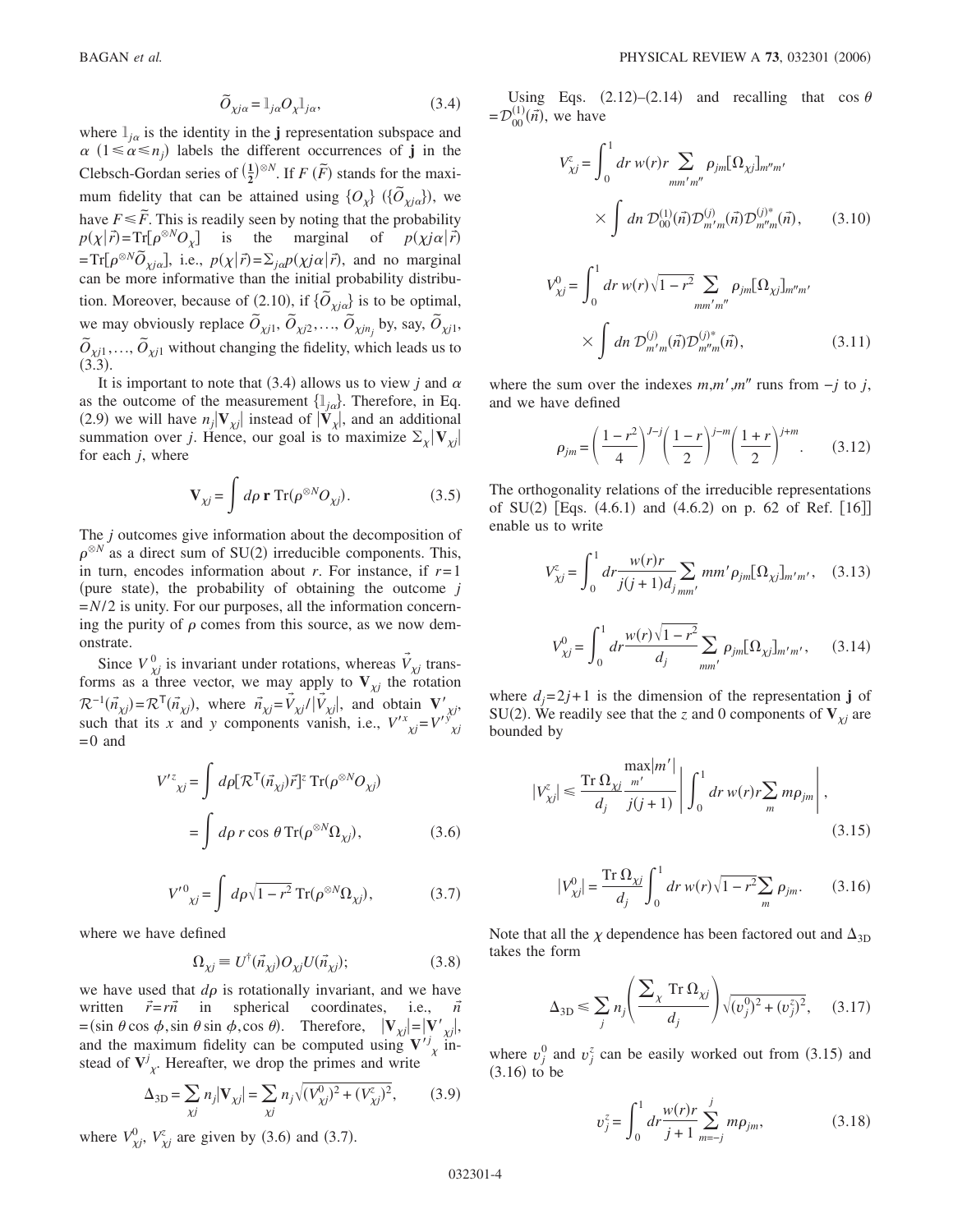$$
v_j^0 = \int_0^1 dr \, w(r) \sqrt{1 - r^2} \sum_{m=-j}^j \rho_{jm}.
$$
 (3.19)

Equation (3.8) clearly implies that the factor in parentheses in (3.17) is unity. Notice that the  $\chi$  dependence has entirely disappeared in the final bound of the fidelity.

Inequality (3.17) is saturated iff the only nonvanishing term of the sum over  $m'$  in  $(3.13)$  corresponds to the maximum value of  $|m'|$ , namely, *j*. This implies that  $[\Omega_{\chi}^{\text{}}]_{m'm'}$  $\propto \delta_{m'j}$  (or the trivial symmetric choice  $\delta_{m'-j}$ ). An obvious choice that satisfies this condition—and is independent of  $x$ —is

$$
\Omega_j = d_j|jj\rangle\langle jj|.\tag{3.20}
$$

The operator  $\Omega_i$  is a seed of a continuous covariant POVM, i.e.,

$$
O_{\vec{\mu}j} = U(\vec{\mu})\Omega_j U^{\dagger}(\vec{\mu}),\tag{3.21}
$$

where  $\vec{\mu}$  plays the role of  $\chi$ . It can be easily verified that  $\int d\mu \, O_{\mu j} = l_j$  [1], where  $d\mu$  (as *dn*) is the invariant measure over the two-sphere. This proves that the bound is attainable. POVMs with a finite number of outcomes can also be obtained using the results in  $[17]$ .

Having obtained the optimal POVM Eq. (3.21), it is straightforward to compute the conditional probabilities

$$
\operatorname{Tr}(\rho^{\otimes N}O_{\vec{\mu}j}) = d_j \left(\frac{1-r^2}{4}\right)^{J-j} \left(\frac{1+\vec{r}\cdot\vec{\mu}}{2}\right)^{2j},\qquad(3.22)
$$

which will be needed in Sec. V. One can check that

$$
\sum_{j} n_{j} \int d\mu \operatorname{Tr}(\rho^{\otimes N} O_{\vec{\mu}j}) = 1, \qquad (3.23)
$$

as it should be. The corresponding guesses can be worked out from (3.5) by simply substituting  $\vec{\mu}$  for  $\chi$ . One can also verify that the angular integration indeed yields the two terms  $(3.18)$  and  $(3.19)$ .

In summary, the fidelity of any optimal POVM can be written as

$$
\Delta_{3D} = \sum_{j}^{J} n_j \sqrt{(v_j^0)^2 + (v_j^z)^2}.
$$
 (3.24)

This equation, along with  $(3.18)$  and  $(3.19)$ , provide a general expression of the maximum fidelity for any given prior distribution  $w(r)$ . Unless an explicit expression for  $w(r)$  is given, this is as far as we can get. In Appendix C we present closed expressions of the fidelity for arbitrary *N* using the Bures prior. In the asymptotic limit  $N \rightarrow \infty$ , however, one can derive a compact formula for the fidelity in terms of the mean value of *r*:  $\langle r \rangle = \int_0^1 dr w(r)r$ . This will be done in Secs. IV and V.

Several comments are in order here. Within an optimal scheme, the purity estimator,

$$
R_{\chi j} = \frac{|\vec{V}_{\chi j}|}{|\mathbf{V}_{\chi j}|} = \frac{|v_j^z|}{\sqrt{v_j^{02} + v_j^{z2}}} = R_j,
$$
 (3.25)

only depends on *j* and comes *solely* from the measurement represented by the POVM  $\left\{\mathbb{1}_{i\alpha}\right\}$  [18]. All dependences on any other kind of outcome, generically referred to as  $\chi$  [e.g.,  $\vec{\mu}$  in Eq. (3.21)], has disappeared. This is expected from symmetry grounds: the parameter  $r$  does not change under  $SU(2)$ transformations and the optimal purity guess must thus be a function of  $j/N$ , as the only  $SU(2)$ -invariant quantity in this problem is precisely *j*. Furthermore, since this measurement  $(\{\mathbf{1}_{ja}\})$  does not alter (on average) the estimation of the orientation  $\vec{n} = \vec{r}/r$  of the signal state, the optimal estimation in the sense of average fidelity of (a priori) isotropically distributed mixed states breaks into two independent estimations: that of the purity  $r$  and that of the orientation  $\vec{n}$  in the Bloch sphere. Note finally that after this measurement, the rest of the protocol, which involves the POVM (3.21) for a fixed  $j$  (or any version of it with a finite number of outcomes), is identical to the optimal protocol for estimating a pure state  $|\vec{n}\rangle$  given 2*j* identical copies of it [2].

#### **B. 2D states**

In the situation we are about to consider  $V_{yi}$ , defined by (3.5), still determines the maximum fidelity through Eq.  $(2.9)$ , but  $d\rho$  is

$$
d\rho = w(r)dr \frac{d\theta}{2\pi} \tag{3.26}
$$

with  $\int_0^1 dr w(r) = 1$ . Since  $\vec{r}$  is a two-dimensional vector, we can use a complex notation and write  $\vec{r} \rightarrow re^{i\theta}$ . In this notation  $\vec{V}_{\chi j}$  and  $\vec{R}_{\chi j}$  also become complex numbers. More specifically,

$$
V_{\chi j}^{0} = \sum_{m} \int_{0}^{1} dr \, w(r) \sqrt{1 - r^{2}} \rho_{mm}^{j} O_{mm}^{\chi j}, \qquad (3.27)
$$

where we have raised the outcome labels  $\chi$  and *j* in  $O_{mm}^{\chi j}$  [or in  $\rho'_{mm'}$ , Eq. (2.17)] to avoid a confusing proliferation of subindexes; the latter will label matrix elements, e.g.,  $O_{mm'}^{xj}$  $=\langle jm|O_{\chi i}|jm'\rangle$ . Similarly, we have

$$
|\vec{V}_{\chi j}| = \left| \int d\rho \, r \sum_{mm'} e^{i(m-m'+1)\theta} \rho_{mm'}^j O_{m'm}^{\chi j} \right|
$$
  

$$
\leq \int_0^1 dr \, w(r) r \sum_m \rho_{mm+1}^j |O_{m+1'm}^{\chi j}|, \qquad (3.28)
$$

where we have used that  $\rho_{mm+1}^{j} \ge 0$  for all *r*. The equality in  $(3.28)$  is attained by choosing the phase of  $O_{m+1m}^{\chi j}$  to be independent of *m*.

The positivity of  $O_{\chi j}$  implies that

$$
|O_{m+1m}^{\chi j}| \le \sqrt{O_{mm}^{\chi j}} \sqrt{O_{m+1m+1}^{\chi j}}.
$$
 (3.29)

By choosing  $|O_{m+1m}^{\chi j}|$  to take its maximum value in (3.29) we ensure that  $|\vec{V}_{\chi j}|$  will also be maximal. So far, the optimization of  $V^0_{\chi j}$  and  $|\vec{V}_{\chi j}|$  can be carried out independently of one another, since the choices we have to make in order to saturate the bounds in (3.28) and (3.29) do not affect  $V_{\chi i}^0$ . However, we will have to check that they are compatible with the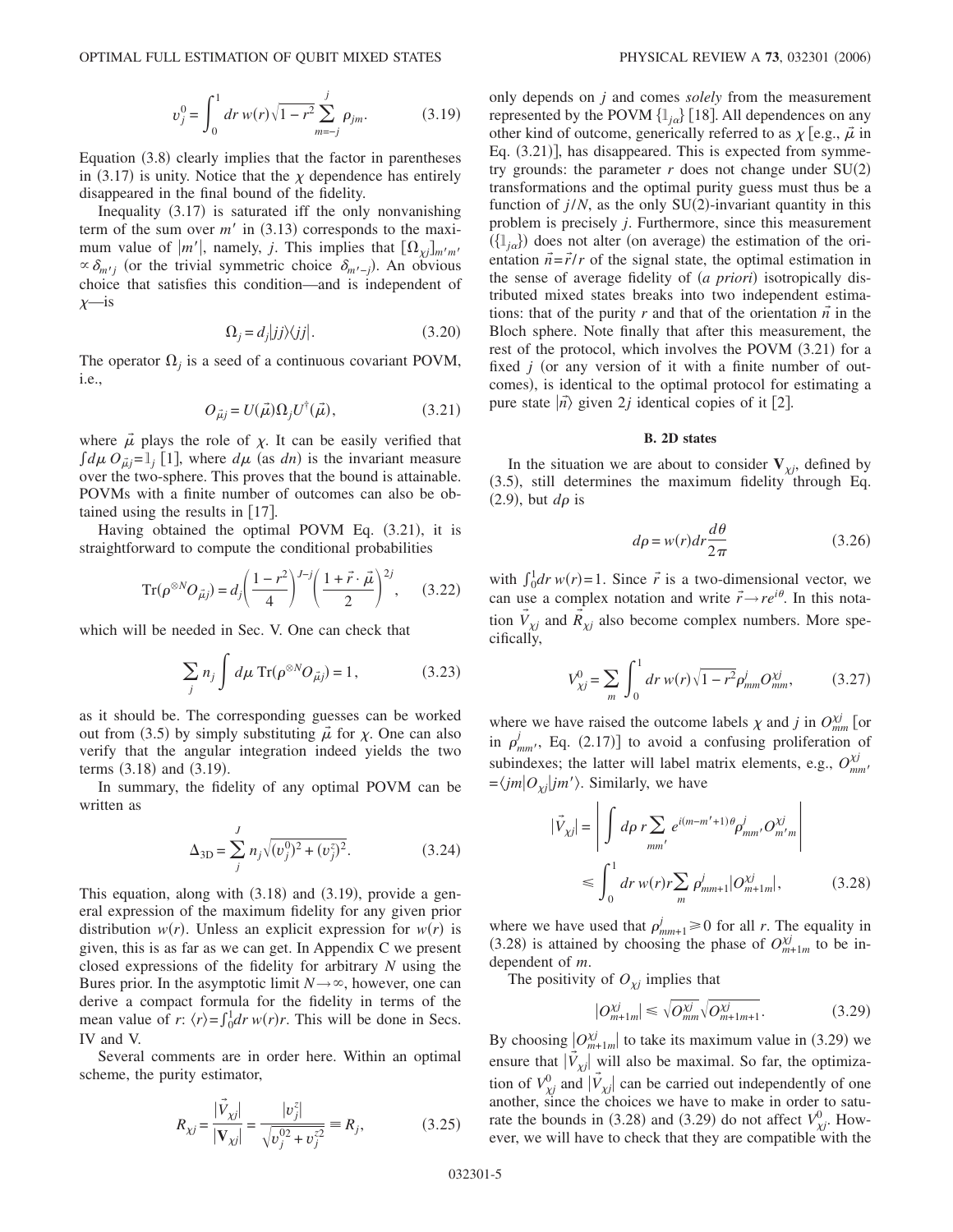POVM condition  $\Sigma_{\chi}O_{\chi j} = \mathbb{I}^{j}$ . We will verify this by giving an explicit POVM that meets all the above conditions.

We now replace  $O_{\chi j}$  by its covariant version  $\tilde{O}_{\chi j \phi}$ , defined in (D3)—in Appendix D we show that this change does not affect the average fidelity—and take the seed (positive) operator  $\Omega_{\chi j}$  in (D1) to be given by  $\Omega_{\chi j} = |u_{\chi j}\rangle \langle u_{\chi j}|$  (i.e., to be rank one), where

$$
|u_{\chi j}\rangle = \sum_{m} u_{m}^{\chi j} |j, m\rangle. \tag{3.30}
$$

The components  $u_m^{\chi j}$  are taken to be real and must satisfy

$$
\sum_{\chi} (u_m^{\chi j})^2 = \sum_{\chi} O_{mm}^{\chi j} = 1, \qquad (3.31)
$$

as follows from

$$
\widetilde{O}_{mm'}^{\chi j\phi} = e^{i(m-m')\phi} u_m^{\chi j} u_{m'}^{\chi j}.
$$
\n(3.32)

It is important to realize that the vanishing of the offdiagonal elements in  $\Sigma_{\chi} \int_0^{2\pi} d\phi / (2\pi) \tilde{O}_{mm'}^{\chi j\phi}$  $\chi^{j\phi}_{mn'} = l^{j}$  does not require further conditions on  $u_m^{\chi j}$ . Moreover,

$$
\widetilde{O}_{m+1m}^{\chi j\phi} = e^{i\phi} u_{m+1}^{\chi j} u_m^{\chi j} = e^{i\phi} \sqrt{\widetilde{O}_{mm}^{\chi j\phi}} \sqrt{\widetilde{O}_{m+1m+1}^{\chi j\phi}},\tag{3.33}
$$

hence, this choice saturates both  $(3.28)$  and  $(3.29)$ .

Collecting all the pieces and defining  $\Delta_{2D} = \sum_j n_j \Delta_j^{2D}$  [recall that  $F = (1 + \Delta)/2$ ), we see that the maximum fidelity is given by the maximum value of

$$
\Delta_j^{2D} = \sum_{\chi} \left\{ \left[ \sum_m \alpha_m^j (u_m^{\chi j})^2 \right]^2 + \left( \sum_m \beta_m^j u_m^{\chi j} u_{m+1}^{\chi j} \right)^2 \right\}^{1/2},
$$
\n(3.34)

where  $u_m^{\chi j}$  is constrained by (3.31) and  $\alpha_m^j$  and  $\beta_m^j$  can be read off from  $(3.27)$  and  $(3.28)$ , respectively,

$$
\alpha_m^j = \int_0^1 dr \, w(r) \sqrt{1 - r^2} \rho_{mm}^j,\tag{3.35}
$$

$$
\beta_m^j = \int_0^1 dr \, w(r) r \rho_{mm+1}^j.
$$
 (3.36)

With no loss of generality we can take the index  $\chi$  in (3.34) to be integer and its maximum value to be less or equal than the number of distinct values of  $\alpha_m^j$  in (3.35). The symmetry relation  $d_{mm'}^{(j)} = d_{-m'-m}^{(j)}$  further implies that  $\chi \leq [d_j/2]$ , where  $[\cdot \cdot \cdot]$  stands for the integer part. With all the above, maximizing  $\Delta_{2D}$ , which can be done for each *j* independently, becomes a straightforward task.

The results of the 3D case may lead us to believe that the optimal POVM will be independent of the prior  $w(r)$ . The inspection of the low *N* cases gives further support to this belief. For  $j \leq 5/2$  ( $N \leq 5$ ) one can show that the optimal POVM is given by

$$
u_m^j = 1\tag{3.37}
$$

for *any* prior  $w(r)$ , where we have dropped the index  $\chi$  be-

cause it only takes one value here.<sup>1</sup> However, one can check that for  $j \geq 3$  the choice (3.37) is *not* optimal for some priors. Take, for instance, *N*=6 and consider a prior of the form  $w(r) = (2r/\delta^2)\Theta(\delta - r)$ , where  $\Theta(x)$  is the step function [i.e.,  $\Theta(x) = 1$  for  $x \ge 0$  and  $\Theta(x) = 0$  otherwise] and  $\delta$  is a positive number. If  $\delta$  is sufficiently small, one can Taylor-expand  $\Delta_3$ about  $\delta=0$  and easily obtain the optimal solution at leading order, which does not turn out to be of the form (3.37). A straightforward computation yields  $(\Delta_3^{\text{opt}} - \Delta_3^{\text{Eq. (3.37)}})/\Delta_3^{\text{opt}}$  $=A\delta^4+O(\delta^5)$ , where *A* is a constant that can be computed analytically  $(A \approx 1.0 \times 10^{-3})$ .

In spite of this unexpected dependence on the prior in the 2D case, there are, however, two features in the example above that are completely general: (a) the difference  $\Delta_j^{\text{opt}}$  $-\Delta_j^{\text{Eq. (3.37)}}$  is always very small, and (b)  $\Delta_j^{\text{opt}}$  is actually different from  $\Delta_j^{\text{Eq.}}$  (3.37) only for priors that are very peaked about  $r=0$ . There is a further, very important property: the POVM defined by (3.37) is asymptotically optimal (the proof is given in Appendix H). Hence, for practical purposes, the best one can do is to stick to the choice  $(3.37)$ , for all  $j$  and  $m$ , regardless of the prior knowledge one may have of  $\rho$ . Though this choice does not guarantee optimality for small *N*, it does guarantee that the corresponding fidelity will differ from the maximum one by a tiny amount (typically less than only one part in a thousand) and, furthermore, that this difference will decrease to zero as  $N \rightarrow \infty$ .

The asymptotically optimal choice  $(3.37)$  amounts to replacing  $O_{\chi i}$  by

$$
\widetilde{O}_{\phi j} = U(\phi)\Omega_j U^{\dagger}(\phi),\tag{3.38}
$$

where  $\Omega_i = |u_i\rangle\langle u_i|, |u_i\rangle = \Sigma_m |jm\rangle$ , and [hereafter we drop the superindex "Eq.  $(3.37)$ " in  $\Delta$ ,  $\Delta_j$ , etc.]

$$
\Delta_{2D} = \sum_{j} n_j \sqrt{(v_j^0)^2 + (v_j^x)^2},
$$
\n(3.39)

where

$$
v_j^0 = \sum_m \alpha_m^j, \quad v_j^x = \sum_m \beta_m^j,
$$
 (3.40)

and the analogy with (3.24) is apparent.

We next recall (3.35), which involves  $Tr \rho_{Nj}$ . Since the trace is invariant under rotations,  $v_j^0$  can be straightforwardly computed using  $(2.12)$  and  $(2.13)$ . No such simplification exists for  $v_j^x$ , as far as we are aware. Proceeding this way we have

$$
v_j^0 = 2 \sum_{m=-j}^j \int_0^1 dr \, w(r) \left(\frac{1-r}{2}\right)^{J-m+1/2} \left(\frac{1+r}{2}\right)^{J+m+1/2},
$$
  

$$
v_j^x = \sum_{m=-j}^j c_m^j \int_0^1 dr \, rw(r) \left(\frac{1-r}{2}\right)^{J-m} \left(\frac{1+r}{2}\right)^{J+m},
$$
  
(3.41)

where the coefficients  $c_m^j$  are given by

<sup>&</sup>lt;sup>1</sup>There are also degenerate solutions of the form  $u_m^{\chi j} = \lambda_{\chi j}$  for all *m*, and with  $\Sigma_{\gamma} \lambda_{\gamma} = 1$ .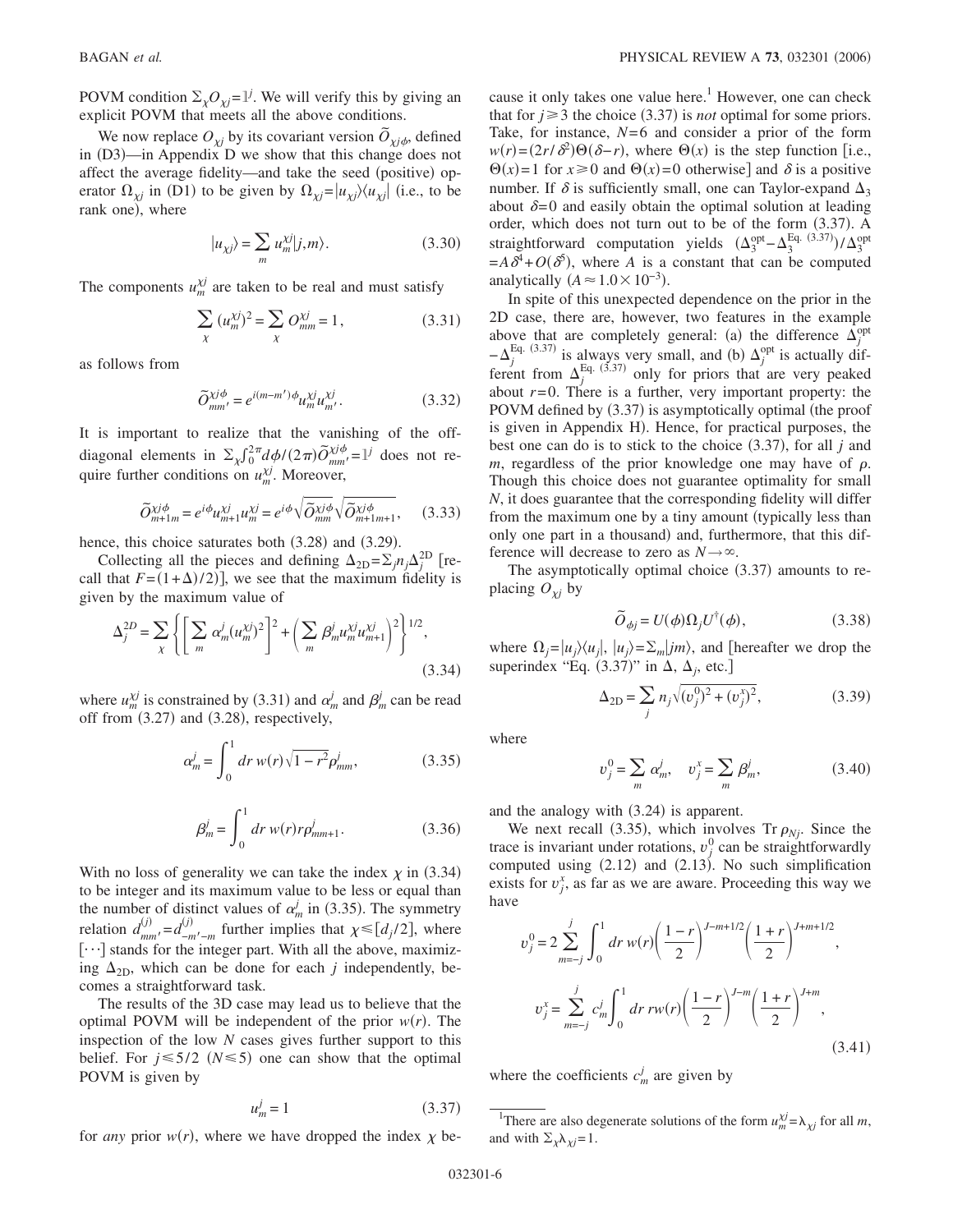$$
c_m^j = \sum_{m'=-j}^{j-1} d_{m'm}^{(j)}(\pi/2) d_{m'+1m}^{(j)}(\pi/2),
$$
 (3.42)

as can be read off from (2.17). The sum over *m* in  $v_j^0$  can be easily performed, since it is just the sum of a geometric series, and yields

$$
v_j^0 = 2 \int_0^1 dr \frac{w(r)}{r} \left\{ \left( \frac{1-r}{2} \right)^{J-j+1/2} \left( \frac{1+r}{2} \right)^{J+j+3/2} - (r \to -r) \right\}.
$$
\n(3.43)

The sum over *m* in  $v_j^x$ , however, is nontrivial because of the coefficients  $c_m^j$  and no simple closed formula can be found but in the asymptotic limit  $N \rightarrow \infty$ .

#### **IV. ASYMPTOTICS: BAYESIAN APPROACH**

In this section we calculate the asymptotic (large  $N$ ) expressions of the fidelities obtained in the previous sections using the Bayesian approach. For 2D they are summarized in  $(3.39)$ , with the definitions  $(3.41)$  and  $(3.42)$  and the relation  $(3.43)$ . For 3D the maximum fidelity is given by  $(3.24)$ , which involves the definitions  $(3.18)$  and  $(3.19)$ . We here present a detailed computation only for 2D. The 3D case can be computed in a similar way and we just point out the main differences with 2D. For simplicity we consider an even number of copies  $N=2n$ , thus  $J=n$ .

We start by noticing that the coefficients  $c_m^j$ , defined in Eq. (3.42), satisfy  $c_{-m}^j = -c_m^j$  (which implies  $c_0^j = 0$ ) and, hence,

$$
v_j^x = \sum_{m=1}^j c_m^j \int_0^1 dr \, rw(r) \left\{ \left(\frac{1-r}{2}\right)^{n-m} \times \left(\frac{1+r}{2}\right)^{n+m} - (r \to -r) \right\}.
$$
 (4.1)

We further note that the dominant contribution to the sum in  $v_j^x$  comes from the region where *m* is close to its maximum value *j*. We can thus replace  $c_m^j$  by the first terms of its "Taylor expansion" about  $m = j$ . It turns out that only the first two terms  $c_m^j \approx a_j + b_j(m-j)$  contribute at the order we are interested in. The coefficients  $a_i$  and  $b_j$  are computed in Appendix E. After substituting Eq.  $(E6)$  in  $(4.1)$  the sum over *m* gives

$$
v_j^x = \int_0^1 dr \frac{w(r)}{r} \left\{ \left( r - \frac{1}{4j} \right) \left( \frac{1-r}{2} \right)^{n-j} \right\}
$$

$$
\times \left( \frac{1+r}{2} \right)^{n+j+1} - (r \to -r) \left\},\tag{4.2}
$$

where we have dropped terms that fall off exponentially as *n* goes to infinity. It is convenient to combine  $v_j^0$  and  $v_j^x$  with the binomial in  $n_j$  [see Eq. (2.11)] and define  $\overline{v_j^0}$  and  $\overline{v_j^x}$  as

$$
\overline{v}_j^0 = \binom{2n}{n-j} v_j^0, \quad \overline{v}_j^x = \binom{2n}{n-j} v_j^x. \tag{4.3}
$$

With this, Eq.  $(3.39)$  becomes

$$
\Delta_{2D} = \sum_{j} \frac{d_j}{n+j+1} \sqrt{(\bar{v}_j^0)^2 + (\bar{v}_j^x)^2}.
$$
 (4.4)

Our goal is to compute the asymptotic behavior of the above sum. We do so by first computing the leading order contribution:  $\lim_{n\to\infty} \Delta$ . We, of course, expect this to be unity, as the optimal guess must certainly lead to a perfect estimation given infinitely many copies. The calculation thus provides a consistency check of the approach and, moreover, the leading order expression of  $\bar{v}_j^0$  and  $\bar{v}_j^x$ , which will be later used to compute the next-to-leading order contribution.

At leading order in  $1/n$ , we are entitled to use the wellknown result

$$
\binom{2n}{k} q^k (1-q)^{2n-k} \approx \frac{\exp\left\{-n\frac{(k/2n-q)^2}{q(1-q)}\right\}}{2\sqrt{\pi n q(1-q)}}, \quad (4.5)
$$

which holds for large *n*. In our case  $k=n-j$  and  $q=(1$  $-r$ )/2. Furthermore, we can approximate the Gaussian in (4.5) by the Dirac delta function  $\delta(k-2nq) = \delta(nr-j) = \delta(r)$ − *j*/*n*-/*n*. After a straightforward calculation we end up with

$$
\bar{v}_j^0 = \frac{1}{2n} \frac{w(s)}{s} (1+s) \sqrt{1-s^2} + o(1/n),
$$
  

$$
\bar{v}_j^x = \frac{1}{2n} w(s) (1+s) + o(1/n),
$$
 (4.6)

where  $s = j/n$ .

Recalling the derivation of Eq.  $(3.39)$ , we see that the optimal guess for the purity only depends on *j* and is given by

$$
R_j = \frac{|v_j^x|}{\sqrt{(v_j^0)^2 + (v_j^x)^2}} = \frac{\bar{v}_j^x}{\sqrt{(\bar{v}_j^0)^2 + (\bar{v}_j^x)^2}},\tag{4.7}
$$

in full analogy with (3.25). [The optimal guess for  $\theta$  is given by  $\phi$ , Eq. (3.38).] One readily obtains

$$
R_j = \frac{j}{n} + o(1),
$$
\n(4.8)

as expected. Similarly, it also follows from  $(4.6)$  that

$$
\sqrt{(\overline{v}_j^0)^2 + (\overline{v}_j^x)^2} = \frac{1}{2n}(1+s)\frac{w(s)}{s} + o(1/n). \tag{4.9}
$$

At leading order the sum over  $j$  in  $(4.4)$  can be replaced by  $n \int_0^1 ds$ , and  $d_j/(n+j+1) \approx 2j/(n+j) = 2s/(1+s)$ . Hence, at leading order

$$
\Delta_{2D} = \int_0^1 ds \ w(s) = 1, \tag{4.10}
$$

and, as it should be,  $\lim_{N\to\infty} F=1$  for *any* prior.

We are now ready to compute the fidelity to next-toleading order. The calculation can be greatly simplified by noting that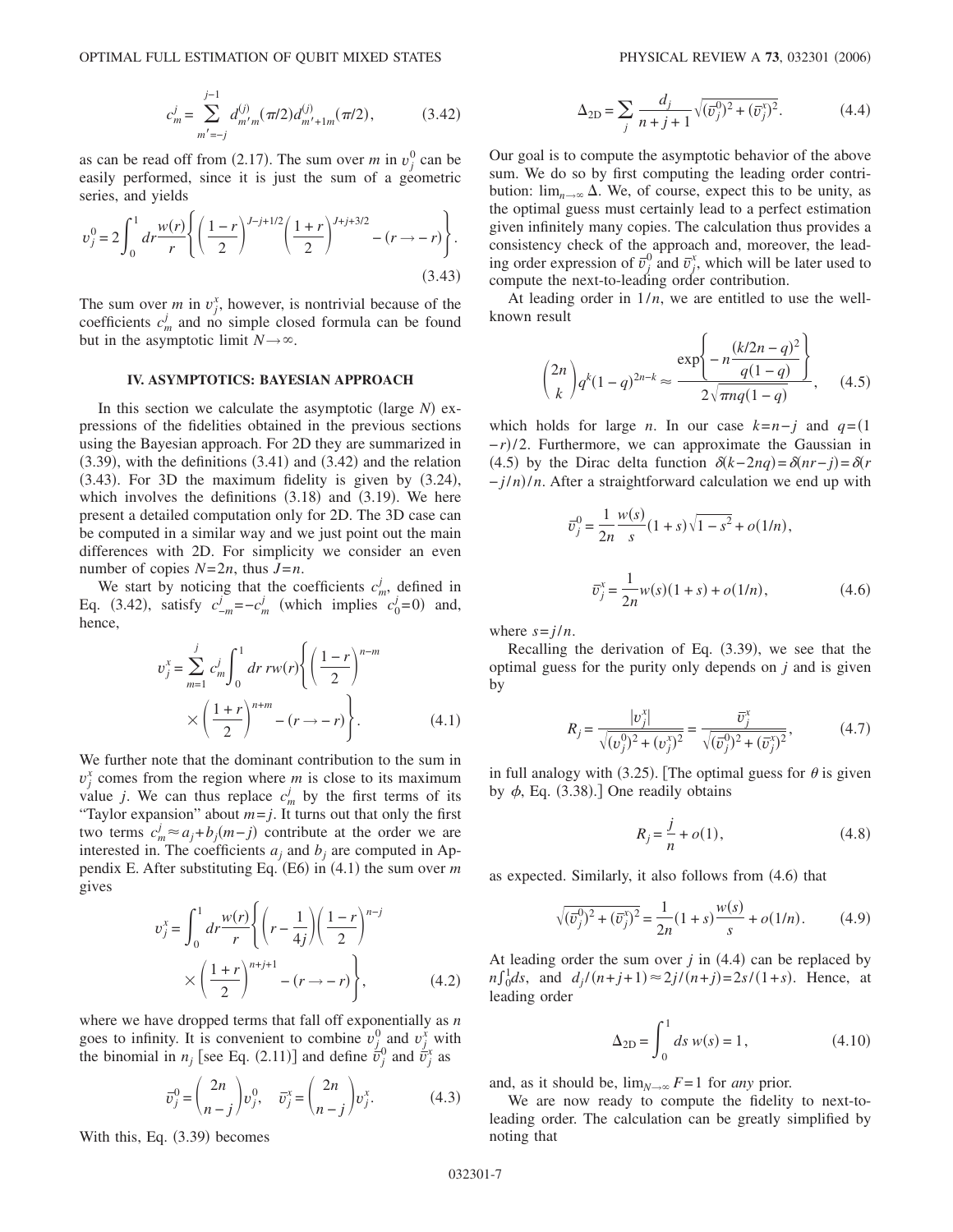$$
\Delta_{2D} \ge \sum_{j=0}^{n} \frac{d_j}{n+j+1} (\bar{v}_j^0 \sqrt{1-\xi_j^2} + \bar{v}_j^x \xi_j), \qquad (4.11)
$$

for all  $\xi$ <sub>i</sub> such that  $0 \le \xi$ <sup>i</sup>/<sub>i</sub> this is, in reverse, the same argument that took us from  $(2.7)$ – $(2.9)$ ]. The bound is saturated iff

$$
(\sqrt{1-\xi_j^2},\xi_j) \propto (\bar{v}_j^0,\bar{v}_j^x) \tag{4.12}
$$

for all *j*, namely, iff  $\xi_i = R_i$ . With the leading order choice  $\xi_j = j/n$ , Eq. (4.11) provides a tight bound at order  $o(1/n)$ . At next-to-leading order we thus have

$$
\Delta_{2D} = \sum_{j=0}^{n} \frac{d_j}{n+j+1} \left( \overline{\overline{v}_j^0} \sqrt{1 - \frac{j^2}{n^2}} + \overline{\overline{v}_j^x} \frac{j}{n} \right), \qquad (4.13)
$$

where we have "linearized" the square root in  $(4.4)$ , hence overcoming in a very simple way the most demanding part of the calculation. We can now use the techniques in Appendix F to evaluate the asymptotic value of this sum. We obtain

$$
\Delta_{2D} = \left(1 - \frac{1}{2n}\right) \int_0^1 dr \, w(r) + o(1/n), \tag{4.14}
$$

which implies

$$
F^{\rm 2D} = 1 - \frac{1}{2N} + o(1/N),\tag{4.15}
$$

independently of the prior  $w(r)$ . This result agrees with the bound derived from the pointwise approach in the next section.

The very same approach we have outlined can be applied to 3D states, we just have to replace  $v_j^x$  by  $v_j^z$  [see Sec. III A and Eqs.  $(C1)$ ,  $(C2)$ , and  $(C3)$ ]. To next-to-leading order we have (see Appendix F for details)

$$
\Delta_{3D} = \int_0^1 dr \, w(r) \bigg( 1 - \frac{3 + 2r}{4n} \bigg). \tag{4.16}
$$

Recalling that  $n=N/2$ , the asymptotic fidelity reads

$$
F^{3D} = 1 - \frac{3 + 2\langle r \rangle}{4N} + o(1/N), \tag{4.17}
$$

where  $\langle r \rangle$  stands for the mean purity over its prior distribution, namely

$$
\langle r \rangle \equiv \int_0^1 dr \, w(r)r. \tag{4.18}
$$

Particularizing (4.17) to the Bures distribution, Eq. (C4), we have

$$
F_{\text{Bures}}^{3D} = 1 - \left(\frac{3}{4} + \frac{4}{3\pi}\right) \frac{1}{N} + o(1/N). \tag{4.19}
$$

#### **V. ASYMPTOTICS: POINTWISE APPROACH**

In the Bayesian approach, described in the previous sections, both the measurement strategy and the estimator (or

guess)—i.e., the estimation scheme—are so chosen as to maximize the average fidelity with respect to a given prior distribution for any *N*. In contrast, in the so-called pointwise approach, to which this section is devoted, one's goal is to asymptotically optimize the performance of a scheme at *each fixed point*,  $\theta_0$ , in parameter space. (In this section we will denote the parameters that specify the states by  $\theta$  and the guesses by  $\hat{\theta}$ , as is standard in statistics.)

The aim of this section is to present a bound on the quadratic cost, the so-called quantum Cramér-Rao bound (QCRB), and its relation to the fidelity. The QCRB is a matrix inequality which is, in general, nonattainable. However there is a related bound that one can expect to be saturated asymptotically: the Holevo bound. A scheme that attains this bound is asymptotically optimal from the pointwise perspective.

The pointwise approach relies on the fact that for large *N* only quadratic cost functions become relevant. By appropriate algebraic manipulations and averaging over the prior distribution one can compare this approach with the Bayesian one in the asymptotic limit. It is proved rigorously in  $[19]$ that the averaged Holevo bound leads to an asymptotic upper bound to the globally optimal fidelity for "smooth" qubit estimation problems, and for "smooth" pure state estimation problems. We have a lucky coincidence for qubits, and for pure states, that fidelity can be expressed as a quadratic form in the estimation error of certain parameters of the state.) One can expect this bound to be asymptotically valid in general, but no rigorous proof has been given yet.

As to whether or not the averaged Holevo bound is asymptotically saturated: there exist very good heuristic arguments that this should be true, but no rigorous proof. (In the work of M. Hayashi: for large *N* the estimation problem can be approximated, around a point obtained by a preliminary rough estimate, by a Gaussian state estimation problem, for which the Holevo bound is attained by an appropriate generalized heterodyne measurement).

In Sec. III A we derived the optimal global scheme for 3D states and showed that it is the same for any isotropic prior distribution. From the previous considerations we expect it also to be asymptotically optimal in the pointwise sense. We will show that this is indeed the case, since the optimal fidelity does coincide asymptotically with the averaged Holevo bound.

For 2D states the situation is more complex. Recall that the scheme defined by (3.37) is not optimal for arbitrary *N* and general isotropic priors. Nevertheless, Eq. (4.15) also coincides with the averaged Holevo bound. This comes close to a proof of the asymptotic optimality of the scheme. A rigorous proof (see Appendix H) can be derived from the van Trees inequality  $\lceil 20 \rceil$  (the same inequality is used to get the more general results in [19]). Thus our approximate solution (3.37) is asymptotically optimal both from the global and from the pointwise points of view.

Both the 3D and the 2D cases confirm the conjectures that the averaged Holevo bound is a sharp asymptotic bound for fidelity, and that the global optimal scheme is also asymptotically optimal in the pointwise sense. Global asymptotic optimality does not depend on the prior or on nonlocal features of the figure of merit.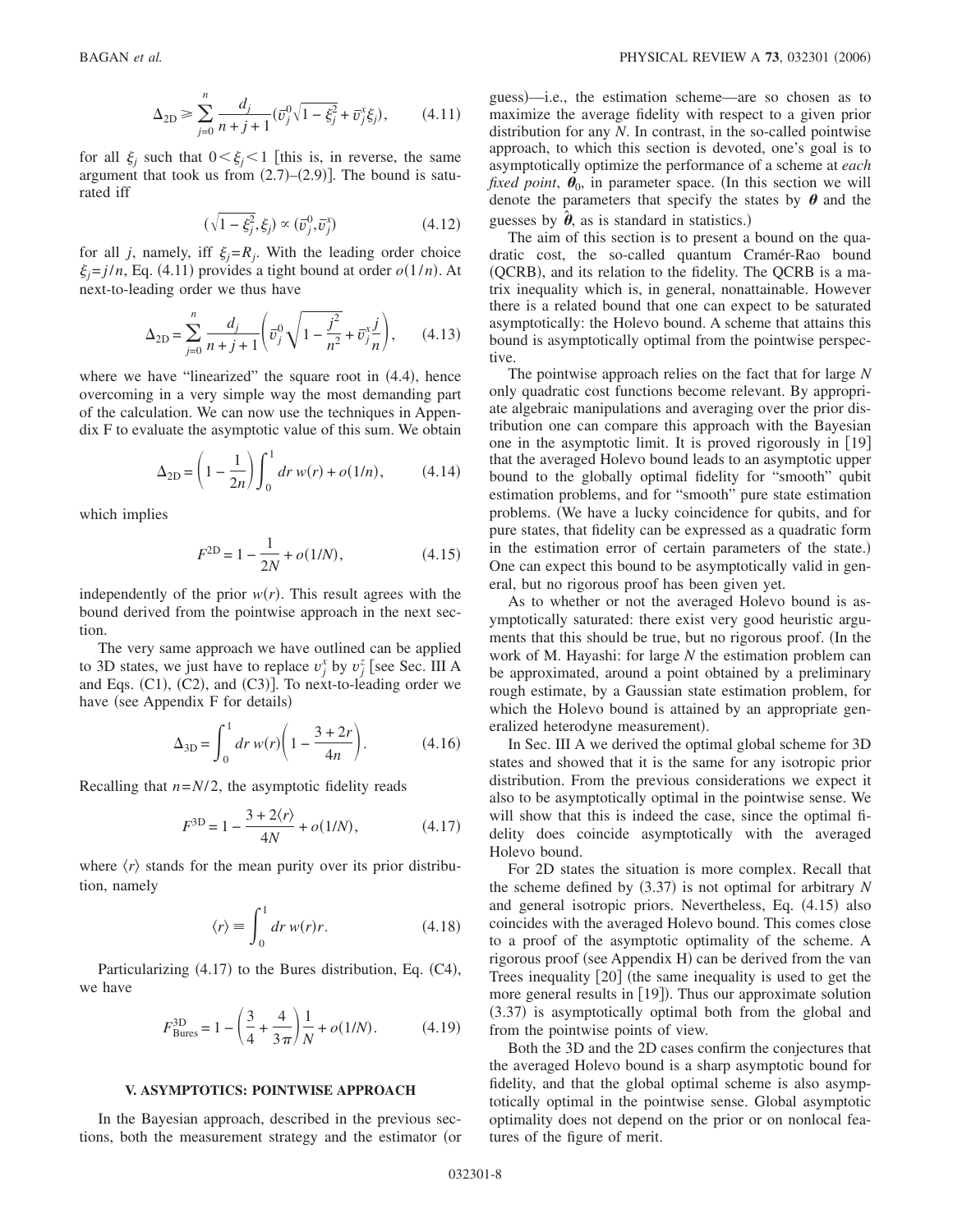Before stating the main results, we need to introduce a bit of notation. Let  $\rho$  be a density matrix parametrized by  $\theta$  $\equiv (\theta_1, \theta_2, ..., \theta_p) \in \Theta \subset \mathbb{R}^p$ , where *p* is the number of parameters.<sup>2</sup> Just as in the previous sections, let us assume we perform a generalized measurement *O* on an arbitrary state  $\rho(\theta)$ . Recall that such a measurement is represented by a POVM  $O = \{O_{\chi}\}\text{, where } \chi \in \Omega \text{ labels the various outcomes.}$ Let  $\hat{\boldsymbol{\theta}}_{\chi}$  be the estimate (or guess) of  $\boldsymbol{\theta}$  based on the outcome  $\chi$ , i.e.,  $\hat{\boldsymbol{\theta}}$  is a mapping from the outcome set  $\Omega$  to the parameter space  $\Theta$ :

$$
\hat{\theta}: \quad \Omega \to \Theta,
$$
  

$$
\chi \mapsto \hat{\theta}_{\chi}. \tag{5.1}
$$

A natural way of quantifying the performance of an estimator  $\hat{\boldsymbol{\theta}}$  and a measurement *O* at a point  $\boldsymbol{\theta}_0$  is provided by the mean square error matrix (MSE) defined by the matrix elements

$$
V_{\alpha\beta}(\boldsymbol{\theta}_0, \hat{\boldsymbol{\theta}}) \equiv \mathbb{E}_{\boldsymbol{\theta}_0} [(\hat{\theta}_{\alpha} - \theta_{0\alpha})(\hat{\theta}_{\beta} - \theta_{0\beta})]
$$
  
= 
$$
\sum_{\chi \in \Omega} p(\chi | \boldsymbol{\theta}_0)(\hat{\theta}_{\chi\alpha} - \theta_{0\alpha})(\hat{\theta}_{\chi\beta} - \theta_{0\beta}), \quad (5.2)
$$

where the dependence on *O* is understood to simplify the notation and, naturally,  $p(\chi | \boldsymbol{\theta}_0) = Tr[\rho(\boldsymbol{\theta}_0) O_{\chi}]$ . In the remaining sections of the paper  $\mathbb{E}_{\theta_0}[f]$  stands for the expectation value of *f* with respect to the probability distribution  $p(\chi | \boldsymbol{\theta}_0)$ .

An estimator is said to be *locally unbiased* (LU) at  $\theta_0$  if

$$
\mathbb{E}_{\theta_0}[\hat{\boldsymbol{\theta}}] = \boldsymbol{\theta}_0, \quad \partial_{\alpha} \mathbb{E}_{\theta}[\hat{\theta}_{\beta}]|_{\theta = \theta_0} = \delta_{\alpha\beta}, \tag{5.3}
$$

where  $\partial_{\alpha}$  is shorthand for  $\partial/\partial \theta_{\alpha}$ . Intuitively, these conditions mean that, on average, the estimator is close to the truth in a small neighborhood of  $\theta_0$ . When these conditions are satisfied for all possible values of  $\theta_0$ , the estimator is said to be *uniformly unbiased*, or, simply, *unbiased*. LU estimators play a fundamental role in the pointwise approach.

The Fisher information matrix (FI) is defined as

$$
I_{\alpha\beta}(\boldsymbol{\theta}) = \mathbb{E}_{\theta} [\partial_{\alpha} \ln p(\chi | \boldsymbol{\theta}) \partial_{\beta} \ln p(\chi | \boldsymbol{\theta})]
$$
  
= 
$$
\sum_{\chi \in \Omega} \frac{\partial_{\alpha} p(\chi | \boldsymbol{\theta}) \partial_{\beta} p(\chi | \boldsymbol{\theta})}{p(\chi | \boldsymbol{\theta})}.
$$
 (5.4)

Note that the FI depends on a specific measurement *O*, through the probabilities  $p(\chi | \boldsymbol{\theta})$ .

With the above few definitions we can already give a first important result: The Cramér-Rao bound (CRB). It states that the MSE of an estimator  $\hat{\boldsymbol{\theta}}$  LU at  $\boldsymbol{\theta}_0$  is lower bounded by the inverse of the FI, namely,

$$
V(\boldsymbol{\theta}_0, \hat{\boldsymbol{\theta}}) \ge I(\boldsymbol{\theta}_0)^{-1}.
$$
 (5.5)

In spite of its fundamental character, the CRB has the drawback that the bound it provides refers to a particular measurement, not necessarily optimal. To go around this difficulty, some new definitions are required.

The symmetric logarithmic derivative (SLD), denoted by  $\lambda_{\alpha}(\boldsymbol{\theta})$  (recall that  $\alpha=1,2,\ldots,p$ ), is defined as the selfadjoint matrix that satisfies

$$
\partial_{\alpha}\rho(\theta) = \frac{\rho(\theta)\lambda_{\alpha}(\theta) + \lambda_{\alpha}(\theta)\rho(\theta)}{2}.
$$
 (5.6)

The SLDs for the 2D and 3D cases (2D and 3D models in pointwise terminology) are given in Appendix G. With this we can now define the quantum Fisher information matrix (QFI) as

$$
H_{\alpha\beta}(\boldsymbol{\theta}) = \text{Re Tr } \rho(\boldsymbol{\theta}) \lambda_{\alpha}(\boldsymbol{\theta}) \lambda_{\beta}(\boldsymbol{\theta}).
$$
 (5.7)

For example, for the two models studied in this paper the QFIs are

$$
H_{3D} = \begin{pmatrix} \frac{1}{1-r^2} & 0 & 0 \\ 0 & r^2 & 0 \\ 0 & 0 & r^2 \sin^2 \theta \end{pmatrix}; \quad H_{2D} = \begin{pmatrix} \frac{1}{1-r^2} & 0 \\ 0 & r^2 \end{pmatrix}.
$$
 (5.8)

The second important result of this section, due to Braunstein and Caves  $[21]$ , states that for a given model all FIs are bounded from above by the QFI, i.e.,

$$
I(\boldsymbol{\theta}_0) \le H(\boldsymbol{\theta}_0) \quad \text{for all } \{O_{\chi}\}, \tag{5.9}
$$

from which it immediately follows the QCRB:

$$
V(\boldsymbol{\theta}_0, \hat{\boldsymbol{\theta}}) \ge H(\boldsymbol{\theta}_0)^{-1} \quad \text{for all } \{O_\chi\}. \tag{5.10}
$$

Although these bounds are measurement independent—they depend only on the signal states and the geometric properties of the space they belong to—they have the drawback of not being always attainable.

We have seen above that  $H(\theta_0)$  provides information on how small the variance of an estimator can be at  $\theta_0$ . There is still another remarkable property of the QFI that we will need below: its direct relation to the fidelity [14]. Indeed, from its definition [see Eq.  $(2.3)$ ],

$$
f(\boldsymbol{\theta}_1, \boldsymbol{\theta}_2) = (\mathrm{Tr}\sqrt{\sqrt{\rho(\boldsymbol{\theta}_1)}\rho(\boldsymbol{\theta}_2)}\sqrt{\rho(\boldsymbol{\theta}_1)})^2, \qquad (5.11)
$$

one obtains

$$
f(\boldsymbol{\theta}_0, \boldsymbol{\theta}_0 + \delta \boldsymbol{\theta}) = 1 - \frac{1}{4} H_{\alpha\beta}(\boldsymbol{\theta}_0) \delta \theta_{\alpha} \delta \theta_{\beta} + \cdots, \quad (5.12)
$$

where the components of  $\delta\theta$  are assumed to be small (neighboring states). Given a scheme, characterized by  $(\{O_\chi\},\hat{\boldsymbol{\theta}}),$ the average of the fidelity over all possible outcomes is

$$
\mathbb{E}_{\theta_0} f(\theta, \hat{\theta}) = \sum_{\chi \in \Omega} \text{Tr}[\rho(\theta_0) O_{\chi}] f(\theta_0, \hat{\theta}_{\chi})
$$

$$
= 1 - \frac{1}{4} \text{Tr} H(\theta_0) V(\theta_0, \hat{\theta}) + \cdots . \quad (5.13)
$$

Our aim is, therefore, to minimize the cost

<sup>&</sup>lt;sup>2</sup>In the 3D case  $p=3$ ,  $\theta=(r,\theta,\phi)$ , and  $\Theta=[0,1]\times[0,\pi]$  $\times [0, 2\pi)$ . In the 2D case  $p=2$ ,  $\theta=(r, \theta)$  and  $\Theta=[0, 1]\times [0, 2\pi)$ .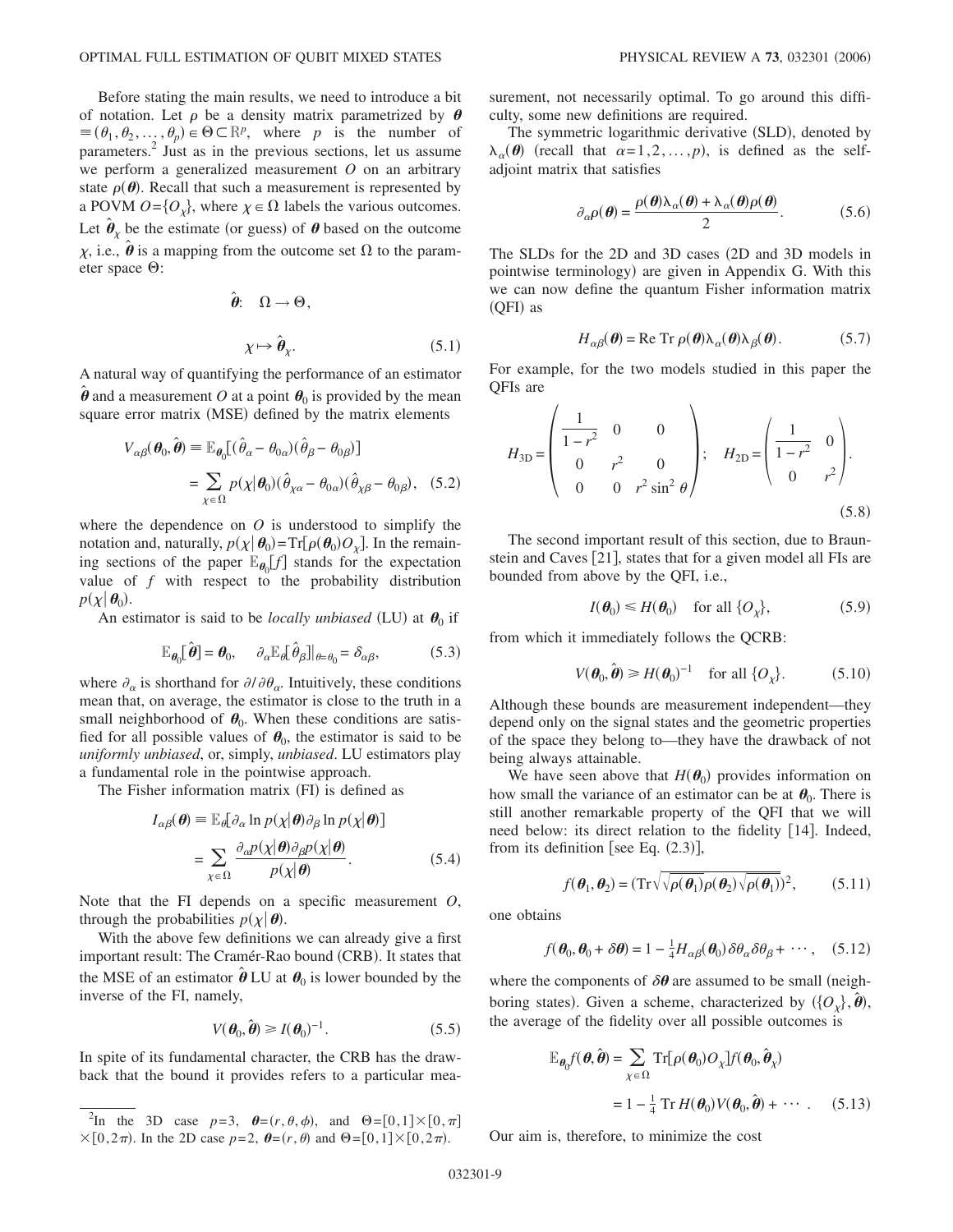$$
\operatorname{Tr} H(\boldsymbol{\theta}_0) V(\boldsymbol{\theta}_0, \hat{\boldsymbol{\theta}}). \tag{5.14}
$$

An optimal measurement  $O_{opt}$  is thus the one that minimizes  $(5.14).$ 

The formalism and results presented so far are completely general and apply to any model, i.e., to any family of states  $\rho(\theta)$ . We now need to introduce the so-called *N*-copy model. It is defined by the set of density matrices  $\rho^{N}(\theta)$  of the form

$$
\rho^N(\boldsymbol{\theta}) = [\rho(\boldsymbol{\theta})]^{\otimes N}.\tag{5.15}
$$

The "original" family  $\rho(\theta)$  is sometimes referred to as the single-copy quantum model. Naturally, we can talk about the variance or MSE of an estimation of the *N*-copy model, which we denote by  $V^N(\theta_0, \hat{\theta})$ . It is not hard to convince oneself that the cost Eq.  $(5.14)$  of the optimal scheme necessarily scales as  $1/N$ , for large enough  $N$ .<sup>3</sup> It is well known in classical statistics [22] that under some regularity conditions the maximum likelihood (ML) estimator is asymptotically unbiased at  $\theta_0$  and its MSE is equal to  $I^N(\theta_0)^{-1}$ , i.e., the ML estimator achieves the CRB asymptotically. It follows that for an optimal measurement  $Tr H(\theta_0)I^N(\theta_0)^{-1}$  provides an attainable bound to the cost and it will scale as 1/*N* asymptotically. This lower bound on (5.14) can be expressed as

$$
\frac{\mathrm{Tr}\,H(\boldsymbol{\theta}_0)\overline{I}^N(\boldsymbol{\theta}_0)^{-1}}{N} + o(1/N),\tag{5.16}
$$

where  $\overline{I}^N = I^N/N$  is called the normalized FI. Likewise, for the asymptotic fidelity we have

$$
\mathbb{E}_{\boldsymbol{\theta}_0} f^N(\boldsymbol{\theta}_0, \hat{\boldsymbol{\theta}}_{\text{ML}}) = 1 - \frac{\text{Tr}\, H(\boldsymbol{\theta}_0) \overline{f}^N(\boldsymbol{\theta}_0)^{-1}}{4N} + o(1/N),\tag{5.17}
$$

which means that our optimization problem amounts to finding a measurement  $O_{\text{opt}}$  that minimizes Tr  $H(\theta_0)\overline{I}^N(\theta_0)^{-1}$ . We next present a powerful measurement-independent bound to this expression; the so-called Holevo bound.

Let *G* be a positive semidefinite matrix and

$$
C_{\theta_0}^N(G) = \min_{\{ (O \text{ on } \rho^N, \hat{\theta}) \} \atop \text{LU at } \theta_0} \text{Tr } G V^N(\theta_0, \hat{\theta}), \tag{5.18}
$$

where the minimization is over all pairs  $(O, \hat{\boldsymbol{\theta}})$  of measurements on  $\rho^{N}(\theta)$  and estimators for which the latter is LU at  $\theta_0$  (the unbiasedness of an estimator depends on the measurement through its outcome probability distribution). Equation (5.18) is relevant to the problem that we are dealing with because its right-hand side can be shown to give the  $1/N$  term in (5.16) and (5.17) if  $G=H(\theta_0)$ . In Ref. [1] Holevo proved the following bound:

$$
C_{\theta_0}^1(G) \ge C_{\theta_0}^H(G),\tag{5.19}
$$

where

$$
C_{\theta_0}^H(G) = \min_{X \in \Xi \theta_0} \{ \operatorname{Tr} G \operatorname{Re} Z[X] + \operatorname{Tr} |\sqrt{G} \operatorname{Im} Z[X] \sqrt{G} | \}.
$$
\n(5.20)

In this expression  $X = (X_1, X_2, \ldots, X_p)$  are Hermitian matrices satisfying the following relations:

$$
\operatorname{Tr}\,\rho(\boldsymbol{\theta}_0)X_\alpha=0,\tag{5.21}
$$

$$
\operatorname{Tr} \partial_{\alpha} \rho(\boldsymbol{\theta}_0) X_{\beta} = \delta_{\alpha \beta}.
$$
 (5.22)

The minimization in (5.20) is over the set  $\Xi_{\theta_0}$  of all such *X*. Finally,  $Z[X]$  is the  $p \times p$  matrix whose elements are given by

$$
Z_{\alpha\beta}[X] = \text{Tr}\ \rho(\boldsymbol{\theta}_0) X_{\alpha} X_{\beta}.
$$
 (5.23)

Although the Holevo bound (5.19) is not attainable but for a few simple exceptions, unpublished work by M. Hayashi shows that it is *asymptotically* attainable, i.e.,

$$
\lim_{N \to \infty} NC_{\theta_0}^N(G) = C_{\theta_0}^H(G), \tag{5.24}
$$

as previously mentioned in this section. It is important to point out here that practical use of Hayashi's construction would require a two-step measurement in order to saturate the bound. This is necessary because the optimal measurement and LU estimator at  $\theta_0$  depend themselves on  $\theta_0$ , which we do not know beforehand. To overcome this difficulty, one takes an asymptotically vanishing fraction of copies, say  $\sqrt{N}$ , and makes an initial estimate of the parameter  $\hat{\theta}_{\text{ini}}$ . Then, on the remaining copies one performs the measurement that is optimal at  $\hat{\theta}_{\text{ini}}$ , and computes the maximum likelihood estimator based on that measurement. Equations (5.17) and (5.24) lead us to expect that whatever  $\theta_0$  might be, this procedure asymptotically attains the fidelity

$$
\mathbb{E}_{\boldsymbol{\theta}_0} f^N(\boldsymbol{\theta}_0, \hat{\boldsymbol{\theta}}_{\text{ML}}) = 1 - \frac{1}{4N} C_{\boldsymbol{\theta}_0}^H [H(\boldsymbol{\theta}_0)] + o(1/N). \quad (5.25)
$$

Moreover, this is the asymptotically optimal fidelity, for each  $\theta_0$ . We next apply these results to the 3D and 2D models.

#### **A. Holevo bound for the 3D case**

In this case  $p=3$  and it is not hard to show (see Appendix G) that there is only one "vector" of matrices X  $=(X_r, X_\theta, X_\phi)$  in  $\Xi_\theta$  and no minimization is thus required in (5.20). The Holevo bound is straightforwardly computed to be

$$
C^H[H(\theta_0)] = 3 + 2r, \qquad (5.26)
$$

and  $(5.17)$  becomes

$$
\mathbb{E}_{\theta_0} f^N(\theta_0, \hat{\theta}_{ML}) = 1 - \frac{3 + 2r}{4N} + o(1/N). \tag{5.27}
$$

Furthermore, we expect this result to hold regardless on whether the ML estimator or the optimal guess is used. This

<sup>3</sup> Just consider a scheme consisting of *N* identical measurements on each copy  $\rho(\theta)$ . By definition the cost of the optimal scheme is less than or equal to the cost of the former, which obviously scales as 1/*N*. This sets a bound on the cost of the latter that also scales as 1/*N*.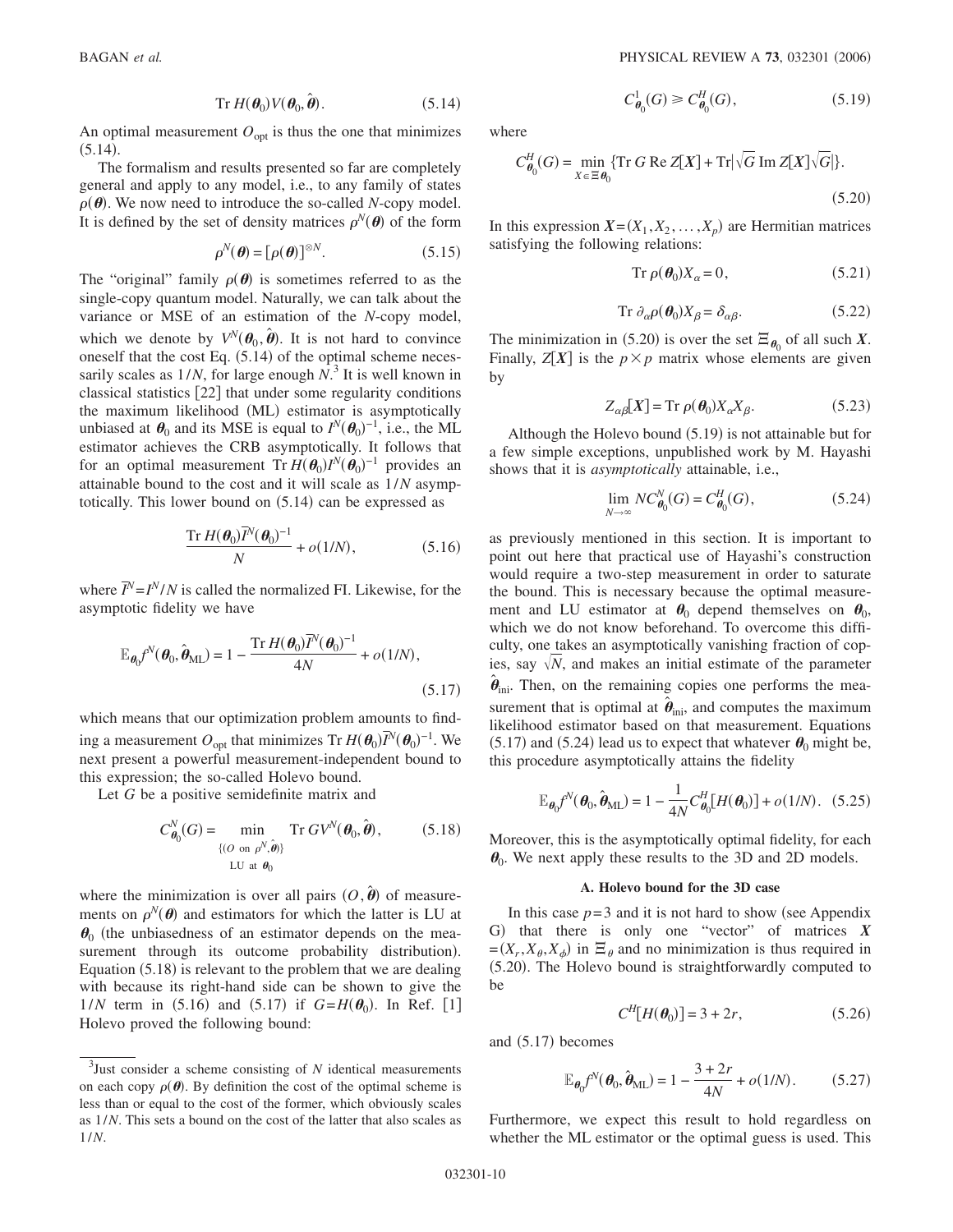implies that for a "well-behaved" prior, one should have  $(4.17)$  by simply averaging  $(5.27)$ , and we reobtain the result of the the preceding section, which was computed using the Bayesian approach, with much less effort. Equation (5.27) was also obtained by Matsumoto and Hayashi  $[12]$  with an estimation strategy similar to the one developed in Sec. III A.

### **B. Holevo bound for the 2D case**

In the 2D model the SLDs satisfy

Im Tr 
$$
\rho(\theta_0) \lambda_\alpha(\theta_0) \lambda_\beta(\theta_0) = 0.
$$
 (5.28)

It is not difficult to check that in this situation the QCRB is asymptotically attainable, $4$  i.e.,

$$
C_{\boldsymbol{\theta}_0}^H(G) = \text{Tr } GH(\boldsymbol{\theta}_0)^{-1}.
$$
 (5.29)

Indeed, the choice  $X_{\alpha} = \sum_{\beta} H_{\alpha\beta}^{-1}(\theta_0) \lambda_{\beta}(\theta_0)$  achieves this. Hence  $C_{\theta_0}^H[H(\theta_0)] = 2$  and

$$
\mathbb{E}_{\boldsymbol{\theta}_0} f^N(\boldsymbol{\theta}, \hat{\boldsymbol{\theta}}_{\text{ML}}) = 1 - \frac{1}{2N} + o(1/N), \tag{5.30}
$$

from which (4.15) follows for well-behaved priors. This strongly supports the claim that the 2D measurement scheme defined by Eq. (3.37) is indeed asymptotically optimal. Appendix H contains the rigorous proof.

#### **VI. CONCLUSIONS**

We have presented a detailed analysis of the optimal estimation of qubit mixed states given a number *N* of identical copies. Our results apply to arbitrary *N*, finite or asymptotically large.

For general states (3D) we have obtained that the structure of the optimal measurement is based on the decomposition of the signal states in irreducible blocks under the action of the symmetric group. The scheme is essentially unique, valid for *any* isotropic prior distribution and *any* number of copies. This optimal scheme has the nice property that it can be regarded as two independent protocols performed sequentially: that for estimating the purity  $r$  of the state and that for estimating its orientation  $\vec{n}$  in the Bloch sphere. It turns out that the estimation of the purity only exploits rotationally invariant properties of the signal states, and a measurement of the Casimir operator  $\vec{J}^2 = j(j+1)\sum_{\alpha} l_{j\alpha}$  is optimal. In other words, the estimate of *r* only depends on *j*, which characterizes the SU(2)-invariant subspaces. This should not come as a surprise since the purity itself is rotationally invariant and so are the priors considered here. The estimation of the orientation is formally equivalent to a pure state estimation with 2*j* copies. As an illustration of our procedure, we have obtained closed expressions of the fidelity for the particularly important Bures prior. Results for other priors can be easily obtained with the techniques presented here.

In 2D, if one wants to do a precisely optimal estimation for any *N*, there is a subtle interplay between the estimation of the purity and the estimation of the phase and they are no longer independent, although they are *asymptotically* so. Also contrasting with 3D is that the structure of the optimal POVM depends on the prior. The roots of this unconventional behavior lie in the different group structure of 2D states. Here the relevant group is  $U(1)$  [instead of  $SU(2)$ ] and *j* is not the only invariant; the magnetic number *m* is also invariant under  $U(1)$ . Actually, the interplay purity phase can be traced back to this symmetry property. In spite of these difficulties, we have reduced the problem of obtaining the optimal POVM for any isotropic prior to a rather trivial maximization problem [recall Eq. (3.34)]. We have also obtained a prior independent POVM that is indistinguishable from the optimal one for any practical purposes. Furthermore, it separates purity and phase estimations exactly for all *N* and is asymptotically optimal.

The asymptotic behavior of the estimation procedure has also been a central issue of our work. The asymptotic fidelity in 3D has the simple form  $F=1-(3+2\langle r\rangle)/(4N)$ , where  $\langle r\rangle$  is the mean purity with respect to the prior. This result is proved here for isotropic priors within our Bayesian approach. It is worth emphasizing that so far the asymptotic expression was only known for the particular case of the Bures prior  $[8]$ . In 2D, the asymptotic fidelity computed with the fixed POVM described above is simply  $F=1-1/(2N)$ , independently of the prior.

We have studied the asymptotic behavior also from the pointwise approach, which is far more common among statisticians. The main advantage of the pointwise approach over the Bayesian one is that it provides bounds on the asymptotic mean square error (as well as on any other quadratic loss function) that can be easily computed. These bounds correspond, by second order expansion of the figure of merit, to bounds on the average fidelity which can be shown to be rigorous in many cases ([19]), including those studied in this paper. The drawback of the approach is that though one can heuristically expect these bounds to be asymptotically sharp, and one can propose two-stage measurement schemes which can be hoped to do the job, a lot of hard work is needed in each case to prove that they can be achieved. In contrast with the 3D case where all the results we have worked out from the Bayesian approach are rigorous, the optimality in the asymptotic regime of the 2D estimation scheme defined by  $(3.37)$  or  $(3.38)$  required some further work. Here we used the pointwise approach to fill the gap. The application of the van Trees inequality  $[20]$  to 2D in Appendix H yields the asymptotic bound on the fidelity in a particularly elegant and straightforward way. In turn, this bound provides the optimality proof.

Altogether, the fact that the results obtained from the pointwise approach coincide with those derived from the Bayesian framework give further strong support for the heuristic principle that the averaged lower bound from the pointwise approach is an asymptotically sharp lower bound for the global approach; and moreover that the chosen prior distribution and to a lesser extent, figure of merit, has asymptotically little impact on the behavior of the solution.

There are two extensions of our work that can be readily addressed. Here, we have considered the full estimation of a

<sup>&</sup>lt;sup>4</sup>From [12] one can show that  $(5.28)$  and  $(5.29)$  are equivalent. The asymptotic attainability was given in  $(5.24)$  [27].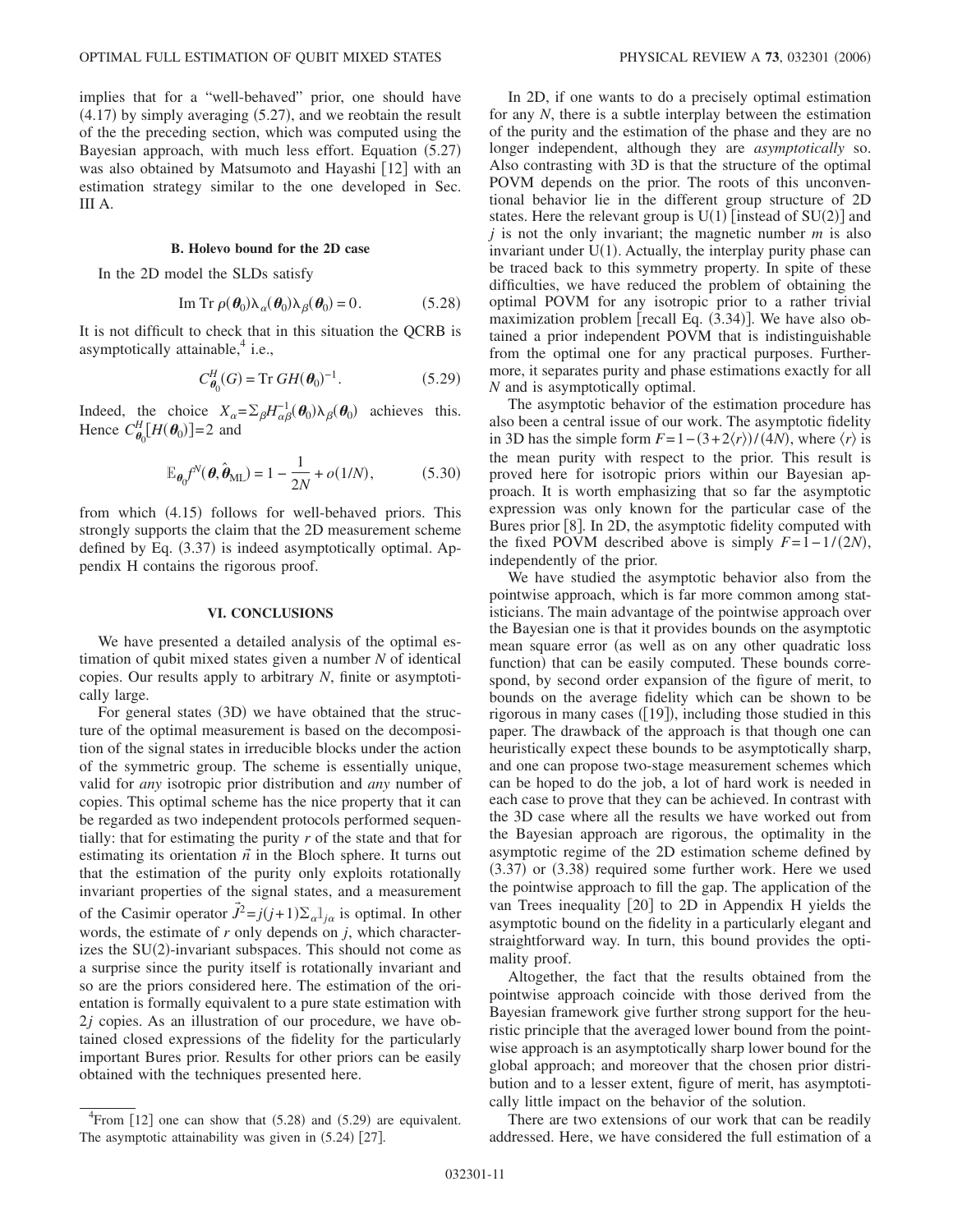qubit mixed state, however for some applications only partial knowledge of the state, such as its purity or its orientation, may be required. The techniques developed in this work can be easily adapted to these situations (see Refs. [18,23]). A second line of work concerns the use of more realistic measurements, in particular those that can be implemented with current technology. In this work we have considered the most general measurements allowed by quantum mechanics. They yield the maximum theoretical accuracy that can possibly be achieved, and thus provide a bound (and a measuring rod) for the accuracy of any other estimation scheme. However, they involve joint operations on the whole sample of states that, in general, are difficult to implement in a laboratory. It is thus of great practical relevance to study schemes based on local von Neumann measurements. Preliminary results were presented in  $\lceil 8 \rceil$ . There, it was found that, for some tomographic schemes, the rate at which the fidelity approaches unity for a Bures prior distribution is  $1-F \sim 1/N^{3/4}$ , i.e., there is a *qualitative* difference with the optimal measurements. Very recent work  $[24]$  shows that by using classical communication the precision rate is similar to the optimal collective scheme  $1-F \sim 1/N$ , but the coefficient of the  $1/N$ term is strictly larger than the optimal one, and corresponds to the result from the pointwise approach obtained in  $|3|$ .

#### **ACKNOWLEDGMENTS**

We thank M. Baig for his collaboration at early stages of this work. We acknowledge financial support from Spanish Ministry of Science and Technology Project No. BFM2002- 02588, CIRIT Project No. SGR-00185, Netherlands Organization for Scientific Research NWO Project No. 613.003.047, the European Community projects QUPRODIS Contract No. IST-2001-38877 and RESQ Contract No. IST-2001-37559. E.B. thanks EURANDOM for hospitality.

### APPENDIX A: BLOCK-DIAGONAL FORM OF  $\rho^{\otimes N}$

One may use the symmetric group  $S_N$  to write  $\rho^{\otimes N}$  in the block-diagonal form (2.10), much in the same way as it is used to obtain the SU(2) Clebsch-Gordan decomposition

$$
\left(\frac{1}{2}\right)^{\otimes N} = \bigoplus_{j=0,1/2}^{J} n_j j \quad (J = N/2)
$$
 (A1)

(the multiplicity  $n_j$  is computed in Appendix B). However, at a variance with the  $SU(2)$  case, where all Young frames have a single row, we here must also consider those with two rows, because

$$
\det \rho = \frac{1 - r^2}{4} \tag{A2}
$$

(instead of unity). Hence, each two-box column of a frame contributes a multiplicative factor det  $\rho$ .

With this observation, one can easily obtain the expression of the blocks  $\rho_{Nj}$  as follows. A generic Young frame with *N* boxes has the shape

$$
\begin{array}{c}\n \stackrel{N}{\longrightarrow} -j \text{ columns} \\
\hline\n 2j \text{ columns} \\
\hline\n \end{array}
$$
\n
$$
\begin{array}{c}\n 2j \text{ columns} \\
\hline\n \end{array}
$$
\n(A3)

Each of the  $N/2 - j$  double columns gives a factor det  $\rho$ . The remaining 2*j* single columns correspond to a fully symmetric tensor on which  $SU(2)$  acts irreducibly. In the basis of the irreducible subspace of the representation **j**, this tensor can be written as the matrix which we denote by  $\rho_j$ . Hence

$$
\rho_{Nj} = \left(\frac{1-r^2}{4}\right)^{J-j} \rho_j.
$$
\n(A4)

We now note that for  $\vec{r} = r\vec{z}$  the matrices  $\rho^{\otimes N}$ ,  $\rho_{Nj}$ , and  $\rho_j$ , are all diagonal and can thus be obtained without much effort. The result is

$$
\rho_j = \sum_{m=-j}^{j} \left(\frac{1-r}{2}\right)^{j-m} \left(\frac{1+r}{2}\right)^{j+m} |jm\rangle\langle jm|.
$$
 (A5)

For arbitrary  $\vec{r}$  covariance implies

$$
\rho_j = \sum_{m=-j}^{j} \left(\frac{1-r}{2}\right)^{j-m} \left(\frac{1+r}{2}\right)^{j+m} U(\vec{n}) |jm\rangle\langle jm| U^{\dagger}(\vec{n}).
$$
\n(A6)

Note that, in spite of what the notation might suggest, the matrices  $\rho_j$  are not proper density matrices, as Tr  $\rho_j \neq 1$ .

# **APPENDIX B: THE MULTIPLICITY OF THE REPRESENTATION j**

Using Young tableaux techniques, there is a simple way to compute the multiplicity  $n_j$ , (2.11), with which the representation **j** shows up in the Clebsch-Gordan decomposition of  $\left(\frac{1}{2}\right)^{\otimes N}$  (this tensor product is denoted by  $\square^{\otimes N}$  in the present context).

The Young frame in (A3) can be denoted by  $\lambda = [\lambda_1, \lambda_2]$  $=$ [*N*/2+*j*,*N*/2−*j*] (this is a standard notation where  $\lambda_k$  is the number of boxes in the *k*th row of the frame). This very same frame  $(A3)$  is equivalent to a single row of 2*j* boxes, i.e., to [2 $j$ ], which denotes the representation **j** of SU(2).

The recipe for computing SU(2) Clebsch-Gordan decompositions  $\lceil 25 \rceil$  applied to  $\Box^{\otimes N}$  amounts to the following. First label *N* boxes each with an integer number from 1 to *N*. Then, starting with box number one and proceeding sequentially, build (and keep account of) all possible Young tableaux such that (i) they have at most two rows and (ii) the full sequence of integers formed by reading right to left in the first row and then in the second is *admissible*. <sup>5</sup> The number of occurrences of  $(A3)$  is precisely  $n_j$ . But the very same recipe gives us all *standard* Young tableaux<sup>6</sup> of shape  $\lambda$  $=[N/2+j, N/2-j]$ . Hence *n<sub>i</sub>* equals the number,  $f_{\lambda}$ , of such tableaux.

<sup>&</sup>lt;sup>5</sup>A sequence of integers  $p, q, r...$ , is admissible if at any point in the sequence at least as many 1's have occurred as 2's, at least as many 2's have occurred as 3's, etc.

<sup>6</sup> A Young tableaux is said to be *standard* if its labels increase from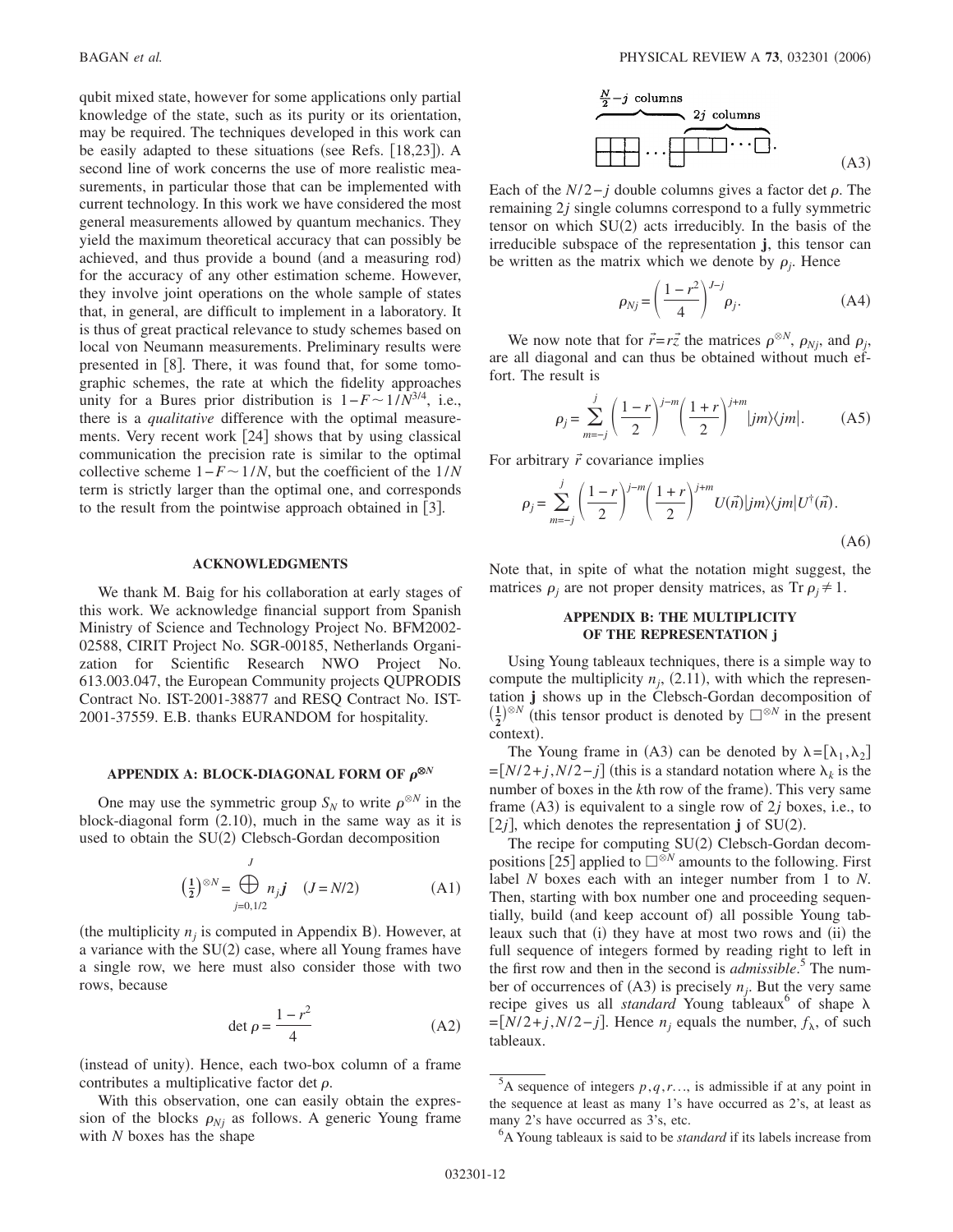Recalling the Frobenius determinantal formula [26],

$$
f_{\lambda} = N! \left\| \frac{1}{\lambda_k - k + l} \right\|,
$$
 (B1)

we get

$$
n_{j} = N! \left| \begin{array}{ccc} \frac{1}{N/2 + j} & \frac{1}{N/2 + j + 1} \\ \frac{1}{N/2 - j - 1} & \frac{1}{N/2 - j} \end{array} \right| .
$$
 (B2)

This determinant is readily seen to give  $(2.11)$ .

#### **APPENDIX C: CLOSED EXPRESSION OF THE FIDELITY USING A BURES PRIOR IN 3D**

The explicit expressions of the coefficients  $v_j^0, v_j^z$  [Eqs.  $(3.19)$  and  $(3.18)$ ] are

$$
v_j^0 = 2 \int_{-1}^1 dr \frac{w(r)}{r} \left(\frac{1-r^2}{4}\right)^{J-j+1/2} \left(\frac{1+r}{2}\right)^{d_j} \qquad (C1)
$$

and

$$
v_j^z = \eta_j - \nu_j,\tag{C2}
$$

with

$$
\eta_j = \frac{d_j}{j+1} \int_{-1}^1 dr \frac{w(r)}{r} \left(\frac{1-r^2}{4}\right)^{J-j} \left(\frac{1+r}{2}\right)^{d_j+1},
$$
  

$$
\nu_j = \int_{-1}^1 dr \frac{w(r)}{r} \left(\frac{1-r^2}{4}\right)^{J-j} \left(\frac{1+r}{2}\right)^{d_j}.
$$
 (C3)

To obtain these expressions we have recalled  $(2.12)$  and (2.13) and defined  $w(r) = w(-r)$  for  $-1 \le r < 0$  to extend the *r* integration to the interval  $[-1,1]$ .

Consider now the Bures prior  $[14]$ , which is commonly regarded as the natural uniform distribution in the Bloch sphere, since it follows from the metric induced by the fidelity  $[9,10]$ . It is given by

$$
d\rho = \frac{4}{\pi} \frac{r^2 dr}{\sqrt{1 - r^2}} dn,
$$
 (C4)

which implies  $w(r) = (4/\pi)r^2(1 - r^2)^{-1/2}$ . In this case the integration in (C1) and (C3) can be performed analytically. For simplicity, we will consider an even number of copies *N*  $=2n$  (*J*=*n*). By making extensive use of

$$
\int_{-1}^{1} \frac{r}{2} \left(\frac{1-r}{2}\right)^{\alpha-1} \left(\frac{1+r}{2}\right)^{\beta-1} = \frac{\beta-\alpha}{\beta+\alpha} B(\alpha,\beta), \quad (C5)
$$

where

$$
B(\alpha, \beta) = \frac{\Gamma(\alpha)\Gamma(\beta)}{\Gamma(\alpha + \beta)}
$$
 (C6)

is the standard Euler  $\beta$  function, we obtain

$$
v_j^0 = \frac{8d_j}{\pi(2n+3)}B(n-j+1, n+j+2). \tag{C7}
$$

Similarly,

$$
\eta_j = \frac{8d_j}{\pi(2n+3)} B(n-j+\frac{1}{2},n+j+\frac{5}{2}),\tag{C8}
$$

and

$$
\nu_j = \frac{4d_j}{\pi(2n+2)} B(n-j+\frac{1}{2},n+j+\frac{3}{2}),\tag{C9}
$$

which lead to

$$
v_j^z = \frac{8d_j j}{\pi} \frac{\Gamma(n-j+\frac{1}{2})\Gamma(n+j+\frac{3}{2})}{\Gamma(2n+4)}.
$$
 (C10)

Putting the various pieces together we finally obtain the closed expression:

$$
\Delta = \frac{4}{\pi} \sum_{j=0}^{n} \frac{2(2j+1)^2}{(2n+3)(2n+2)(2n+1)} \times \sqrt{1 + \left[ \frac{j}{n+j+1} \frac{\Gamma(n-j+\frac{1}{2})\Gamma(n+j+\frac{3}{2})}{\Gamma(n-j+1)\Gamma(n+j+1)} \right]^2}.
$$
\n(C11)

### **APPENDIX D: COVARIANT POVMS FOR 2D STATES**

For the sake of completeness, in this appendix we give a simple proof specialized to the 2D case of a more general result concerning the optimality of covariant (continuous) POVMs [1]. More precisely, we wish to prove that for any given POVM,  $\{O_{\chi}\}\$ , there is always a covariant (continuous) one, with elements

$$
\widetilde{O}_{\chi\phi} = U(\phi)\Omega_{\chi}U^{\dagger}(\phi),\tag{D1}
$$

which gives the same average fidelity for a suitable positive operator  $\Omega_{\chi}$ . The proof goes as follows.

In the 2D case the average fidelity can be written as (in this section the integration limits 0 and  $2\pi$  are understood)

$$
F = \sum_{\chi} \int \frac{d\theta}{2\pi} f(\theta_{\chi} - \theta, R_{\chi}) \text{Tr}[\rho(\theta) O_{\chi}], \quad (D2)
$$

→

where  $\theta_{\chi}$  ( $\theta$ ) is the angle between  $R_{\chi}$  ( $\vec{r}$ ) and the *x* axis, and we denote the fidelity by  $f(\theta_{\chi} - \theta, R_{\chi})$  to emphasize the fact that in 2D it is a function of the difference of these two angles. Note also that we drop the explicit dependence on *r* which does not play any role in the proof. Thus, e.g., we denote the mixed state  $\rho(\vec{r})$  simply as  $\rho(\theta)$ . Proving our statement amounts to proving that the POVM with elements and the associated guess given by

$$
\widetilde{O}_{\chi\phi} = U(\phi - \theta_{\chi})O_{\chi}U^{\dagger}(\phi - \theta_{\chi}) \xrightarrow{\text{guess}} \phi, R_{\chi} \quad (D3)
$$

gives the same fidelity as  $\{O_{\chi}\}\$ . Note that (D3) defines  $\Omega_{\chi}$  in (D1) through

left to right along the files and from top to bottom along the columns.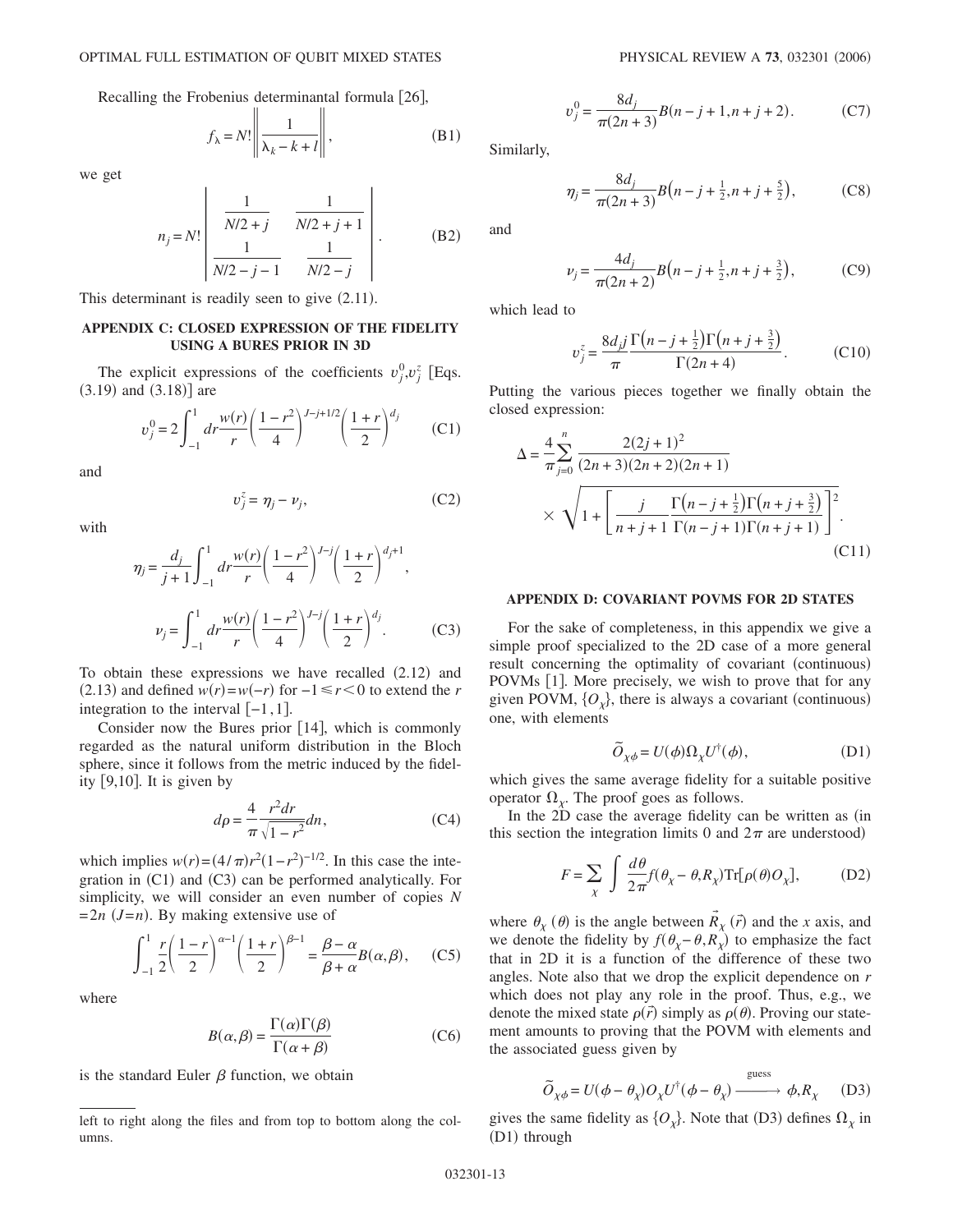$$
\label{eq:1.1} \tilde{O}_{\chi\phi}=U(\phi)[U^{\dagger}(\theta_{\chi})O_{\chi}U(\theta_{\chi})]U^{\dagger}(\phi)\equiv U(\phi)\Omega_{\chi}U^{\dagger}(\phi). \tag{D4}
$$

In formulas we wish to prove that  $F = \widetilde{F}$ , where

$$
\widetilde{F} = \sum_{\chi} \int \frac{d\phi}{2\pi} \frac{d\theta}{2\pi} f(\phi - \theta, R_{\chi}) \text{Tr}[\rho(\theta)\widetilde{O}_{\chi\phi}] \tag{D5}
$$

is the fidelity we obtain with  $\{\tilde{O}_{\chi\phi}\}$ . We also have to prove that  $\{\tilde{O}_{\chi\phi}\}\$  in (D3) is indeed a POVM, namely, that

$$
\sum_{\chi} \int \frac{d\phi}{2\pi} \tilde{O}_{\chi\phi} = 1
$$
 (D6)

Let us start by proving (D6). We simply change variables  $\phi \rightarrow \phi' = \phi - \theta_{\chi}$  and use the invariance of the U(1) Haar measure, which in this case is the trivial identity  $\int_0^{2\pi} d\phi g(\phi)$  $=\int_0^{2\pi} d\phi g(\phi + \alpha)$  satisfied by any periodic function *g* of period  $2\pi$ . We have

$$
\sum_{\chi} \int \frac{d\phi}{2\pi} \tilde{O}_{\chi\phi} = \int \frac{d\phi'}{2\pi} U(\phi') \sum_{\chi} O_{\chi} U^{\dagger}(\phi')
$$

$$
= \int \frac{d\phi'}{2\pi} U(\phi') U^{\dagger}(\phi') = 1. \tag{D7}
$$

We use the same logic to prove that  $F = \tilde{F}$ :

$$
\widetilde{F} = \sum_{\chi} \int \frac{d\theta}{2\pi} \frac{d\phi}{2\pi} f(\phi - \theta, R_{\chi})
$$
\n
$$
\times \operatorname{Tr}[\rho(\theta)U(\phi - \theta_{\chi})O_{\chi}U^{\dagger}(\phi - \theta_{\chi})]
$$
\n
$$
= \sum_{\chi} \int \frac{d\theta}{2\pi} \frac{d\phi}{2\pi} f(\phi + \theta_{\chi} - \theta, R_{\chi}) \operatorname{Tr}[\rho(\theta)U(\phi)O_{\chi}U^{\dagger}(\phi)].
$$
\n(D8)

We now use that  $U^{\dagger}(\phi)\rho(\theta)U(\phi) = \rho(\theta - \phi)$  and make the change of variable  $\theta \rightarrow \theta - \phi$  to obtain  $\tilde{F} = F$ .

If  $R_y=R$  for all  $\chi$  (this is the case if the estimation of *r* is entirely based on  $j$ , as in the last part of Sec. III B), we can replace the POVM elements  $\tilde{O}_{\chi\phi}$  by

$$
\widetilde{O}_{\phi} = \sum_{\chi} \widetilde{O}_{\chi\phi} \xrightarrow{\text{guess}} \phi. \tag{D9}
$$

This is equivalent to

$$
\tilde{O}_{\phi} = U(\phi)\Omega U^{\dagger}(\phi), \tag{D10}
$$

where the positive operator  $\Omega$  can be expressed in terms of  $\Omega_{\chi}$  in (D1) simply as  $\Omega = \Sigma_{\chi} \Omega_{\chi}$ . The proof that achieves the same fidelity is straightforward and it amounts to pulling the sum over  $\chi$  into or out of the trace in Eqs. (D5) and (D8), which we are entitled to do because we are assuming that  $R_{\gamma}$ is now independent of  $\chi$ .

Using the results in Ref.  $[17]$ , it is easy to show that for any given covariant (continuous) POVM with elements given by (D1) there is always a POVM with a *finite* number of elements  $\overline{O}_{\phi_a} = U(\phi_a) \Omega U^{\dagger}(\phi_a), \quad a = 0, 1, 2, ..., M - 1,$ 

which achieves the same fidelity for a suitably large *M*. The angles  $\phi_a$  can be chosen to be  $\phi_a = 2\pi a/M$ , *a*  $=0,1,2,\ldots,M-1.$ 

# **APPENDIX E: COMPUTATION OF THE COEFFICIENTS**  $a_j$  **AND**  $b_j$

In this Appendix we give an approximation to  $c_m^j$ , defined in Eq. (3.42), of the form  $c_m^j ≈ a_j + b_j(m-j)$  valid for large enough  $m \approx i$ .

Recalling the Wigner formula

$$
d_{mm'}^{(j)}(\theta) = \sqrt{(j+m)!(j-m)!(j+m')!(j-m')!}
$$
  
 
$$
\times \sum_{i=0}^{2j+1} \frac{(-1)^i \left(\cos\frac{\theta}{2}\right)^{2j+m'-m-2i} \left(-\sin\frac{\theta}{2}\right)^{m-m'+2i}}{(j-m-i)!(j+m'-i)!(i+m-m')!i!},
$$
  
(E1)

we obtain

$$
c_j^j = \frac{1}{2^{2j}} \sum_{m=-j}^j \binom{2j}{j-m} \sqrt{\frac{j-m}{j+m+1}},
$$
  

$$
c_{j-1}^j = \sum_{m=-j}^j \binom{2j}{j-m} \sqrt{\frac{j-m}{j+m+1}} \frac{m(1+m)}{2^{2j-1}j}.
$$
 (E2)

We note that the two coefficients  $c_j^j$  and  $c_{j-1}^j$  are binomial sums modulated by smooth functions of *m* in a neighborhood of *m*=0. More precisely,

$$
c_k^j = \sum_{m=-j}^j \binom{2j}{j-m} \frac{1}{2^{2j}} \varphi_k(m),
$$
 (E3)

where  $\varphi_k(m)$ , which can be read off from (E2) for  $k = j$ , *j* −1, can be Taylor-expanded at *m*=0. For large *j* this expansion is

$$
\varphi_j(m) = 1 - \frac{1}{2j} - \frac{m}{j} + \frac{m^2}{2j^2} + O(j^{-3/2}),
$$
  

$$
\varphi_{j-1}(m) = \frac{2m}{j} + \left(\frac{2}{j} - \frac{3}{j^2}\right)m^2 - \frac{2m^3}{j^2} + \frac{m^4}{j^3} + O(j^{-3/2}).
$$
  
(E4)

Here the power counting is done by noting that *m* is order  $\sqrt{j}$ , since the sum

$$
S_q = \sum_{m=-j}^{j} {2j \choose j-m} \frac{m^q}{2^{2j}}
$$
(E5)

is  $O(j^{q/2})$  for *q* even and vanishes for *q* odd, as is well known. In particular, we have  $S_0 = 1$ ,  $S_2 = j/2$ ,  $S_4 = j(3j)$  $-1$ )/4.

With all this information we obtain  $c_j^j = 1 - 1/(4j)$ ,  $c_{j-1}^j$  $=1-3/(4j)$ , and finally have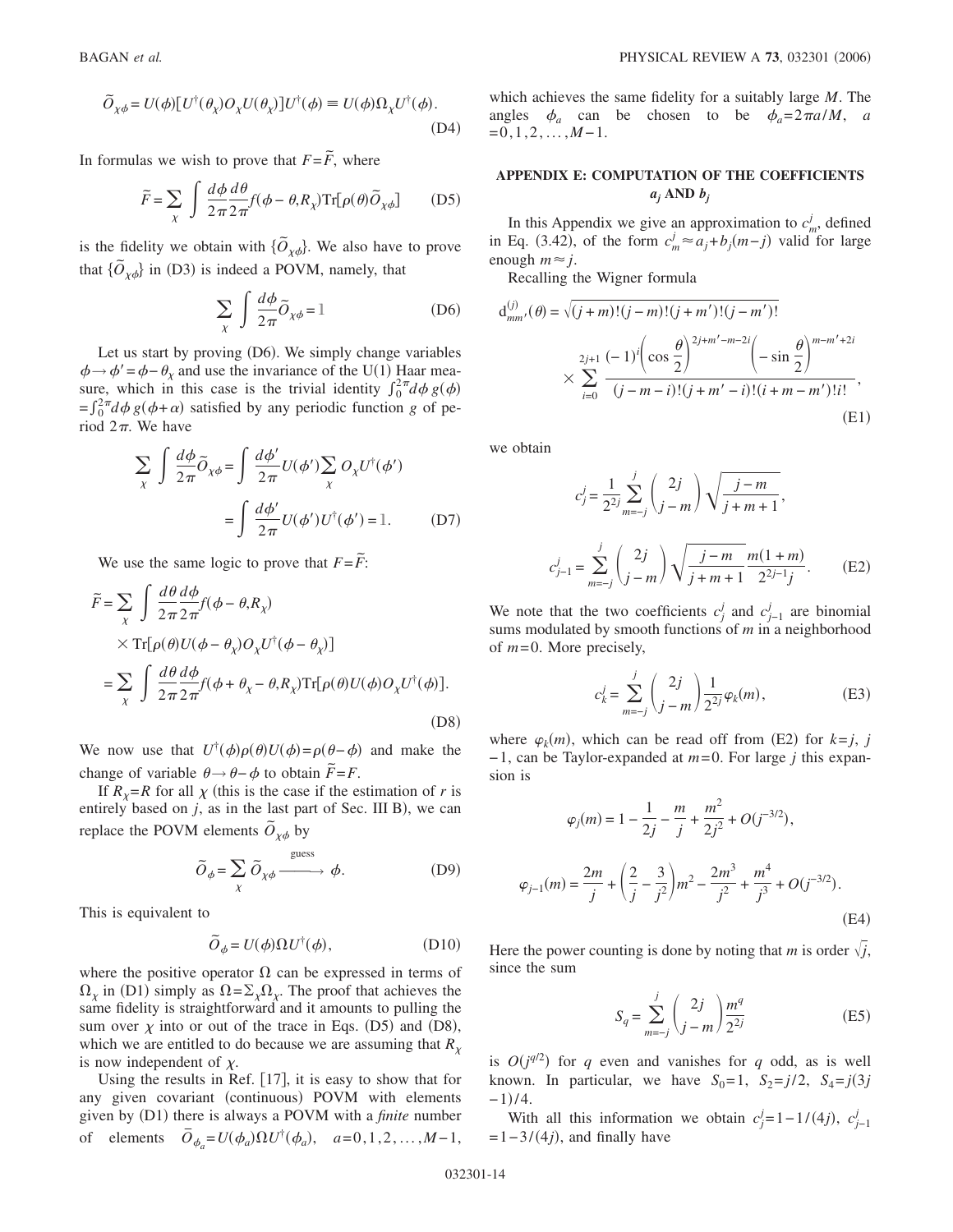OPTIMAL FULL ESTIMATION OF QUBIT MIXED STATES

$$
c_m^j = c_j^j + (c_j^j - c_{j-1}^j)(m - j) + O((m - j)^2)
$$
  
=  $\frac{1}{2} \left( 1 - \frac{1}{2j} \right) + \frac{m}{2j} + O((m - j)^2).$  (E6)

# **APPENDIX F: EXPLICIT COMPUTATION OF THE ASYMPTOTIC FIDELITY**

Here we present with some detail the procedure we have used to evaluate the sum of  $(4.13)$  in the large  $N=2n$  limit. We first focus on 2D states and later comment on the main differences with 3D.

In the two cases, we write  $n_i$  as the right-hand side of the identity

$$
\frac{d_j}{n+j+1} \binom{2n}{n-j} = \binom{2n}{n-j} - \binom{2n}{n+j+1}.
$$
 (F1)

### **1. The 2D case**

After plugging Eqs.  $(3.43)$  and  $(4.2)$  into Eq.  $(4.13)$ , we have

$$
\Delta_{2D} = \sum_{j=0}^{n} \left[ \binom{2n}{n-j} - \binom{2n}{n+j+1} \right] \times \left\{ 2\sqrt{1 - \frac{j^2}{n^2}} \int_0^1 dr \frac{w(r)}{r} + \sum_{j=0}^{n} \left[ \frac{1-r}{2} \right]_0^{n-j+1/2} \left( \frac{1+r}{2} \right)^{n+j+3/2} - (r \to -r) \right] + \int_0^1 dr \frac{w(r)}{r} \left[ \frac{1}{n} (rj - \frac{1}{4}) \left( \frac{1-r}{2} \right)^{n-j} \left( \frac{1+r}{2} \right)^{n+j+1} - (r \to -r) \right] \Bigg].
$$
\n(F2)

We next multiply the powers of  $(1 \pm r)/2$  that are explicitly given in this equation by the first binomial. Likewise, we multiply those denoted by  $(r \rightarrow -r)$  by the second binomial. In the resulting expressions, we next change the summation indexes according to  $n-j=k$  and  $n+j+1=k$ , respectively, and do similar changes in the remaining crossed terms. After some algebra, we have

$$
\Delta_{2D} = \frac{1}{n} \int_0^1 dr \frac{w(r)}{r} \left\{ \frac{1+r}{2} \times \left[ \sum_{k=0}^n B_k(r) \Phi_k(r) + \sum_{k=n+1}^{2n} B_k(r) \Phi_{k-1}(r) \right] - \frac{1-r}{2} [r \to -r] \right\}, \quad (F3)
$$

where  $B_k(r)$  is defined by

$$
B_k(r) = \binom{2n}{k} \left(\frac{1-r}{2}\right)^k \left(\frac{1+r}{2}\right)^{2n-k}
$$
 (F4)

$$
\Phi_k(r) = \sqrt{k(2n-k)(1-r^2)} + (n-k)r - \frac{1}{4}.
$$
 (F5)

Since the coefficients  $B_k(r)$  are the terms of a binomial series, for large *n* only those for which  $k \approx n(1-r) \le n$  (or equivalently  $2n-k \ge n$ ) give a significant contribution to the fidelity, whereas the rest fall off exponentially with *n*. This enables us to expand the factor  $\sqrt{(k-1)(2n-k+1)}$  in  $\Phi_{k-1}(r)$ as a power series in  $1/k$  and  $1/(2n-k)$  and obtain the relation

$$
\Phi_{k-1}(r) = \Phi_k(r) + \frac{\sqrt{1 - r^2}}{2} \left( \sqrt{\frac{k}{2n - k}} - \sqrt{\frac{2n - k}{k}} \right)
$$
  
+  $r + o(1/n)$  (F6)

which we use in the second sum of (F3). We further define  $\Psi_k(r) = \Phi_{k-1}(r) - \Phi_k(r) + o(1/n)$ . It satisfies  $\Psi_k(r)$  $=-\Psi_{2n-k}(-r)$ , as can be read off from (F6).

The leading contributions come from the terms that contain  $\Phi_k(r)$ , and the corresponding term in  $[r \rightarrow -r]$ . They combine into a single sum from  $k=0$  to  $k=2n$ . The rest of the terms [those proportional to  $\Psi_k(r)$  and  $\Psi_k(-r)$ ] are subleading and can be simplified using the change of indexes *k* →2*n*−*k*. The result can be cast as

$$
\Delta_{2D} = \frac{1}{n} \int_0^1 dr \frac{w(r)}{r} \left\{ \left[ \frac{1+r}{2} \sum_{k=0}^{2n} B_k(r) \Phi_k(r) + \frac{1-r^{n-1}}{2} \sum_{k=0}^{n-1} B_k(r) \Psi_k(r) \right] - [r \to -r] \right\}.
$$
 (F7)

We readily see that the first sum (as well as the corresponding one obtained by the substitution  $r \rightarrow -r$ ) is a binomial sum modulated by the function  $\Phi_k(r)$ , analogous to (E3) in Appendix E, and can be computed along the same line. This sum is peaked at  $k \approx n(1-r)$ , as we have already mentioned, which suggests expanding  $\Phi_k(r)$  in powers of  $k - n(1 - r)$ . More precisely, one can check that

$$
\Phi_k(r) = n - \frac{1}{4} - \frac{[k - n(1 - r)]^2}{2n(1 - r^2)} + o(1/n) \tag{F8}
$$

[the power counting is simply  $k - n(1 - r) = O(\sqrt{n})$ ]. Recalling that the lowest moments,  $S_q(r) = \sum_{k=0}^{2n} B_k(r) [k - n(1 - r)]^q$ , of the binomial series given by (F4) are  $S_0(r)=1$ ,  $S_2(r)$  $=(n/2)(1 - r^2)$  we obtain

$$
\sum_{k=0}^{2n} B_k(r)\Phi_k(r) = n - \frac{1}{2} + o(1/n). \tag{F9}
$$

To evaluate the second sum in  $(F7)$  we use again the approximation  $B_k(r) \rightarrow \delta[k-n(1-r)]$  [see Eq. (4.5) and the comments below it], along with the substitution  $\Sigma_{k=0}^{n-1}$  $\rightarrow n \int_0^1 ds$ , where  $s = k/n$ . This yields

$$
\sum_{k=0}^{n-1} B_k(r)\Psi_k(r) = O(1/n). \tag{F10}
$$

The counterpart of (F10) in the term denoted by  $[r \rightarrow -r]$ , Eq. (F7), gives no contribution since  $\delta(k-n(1+r))$  lies outside

and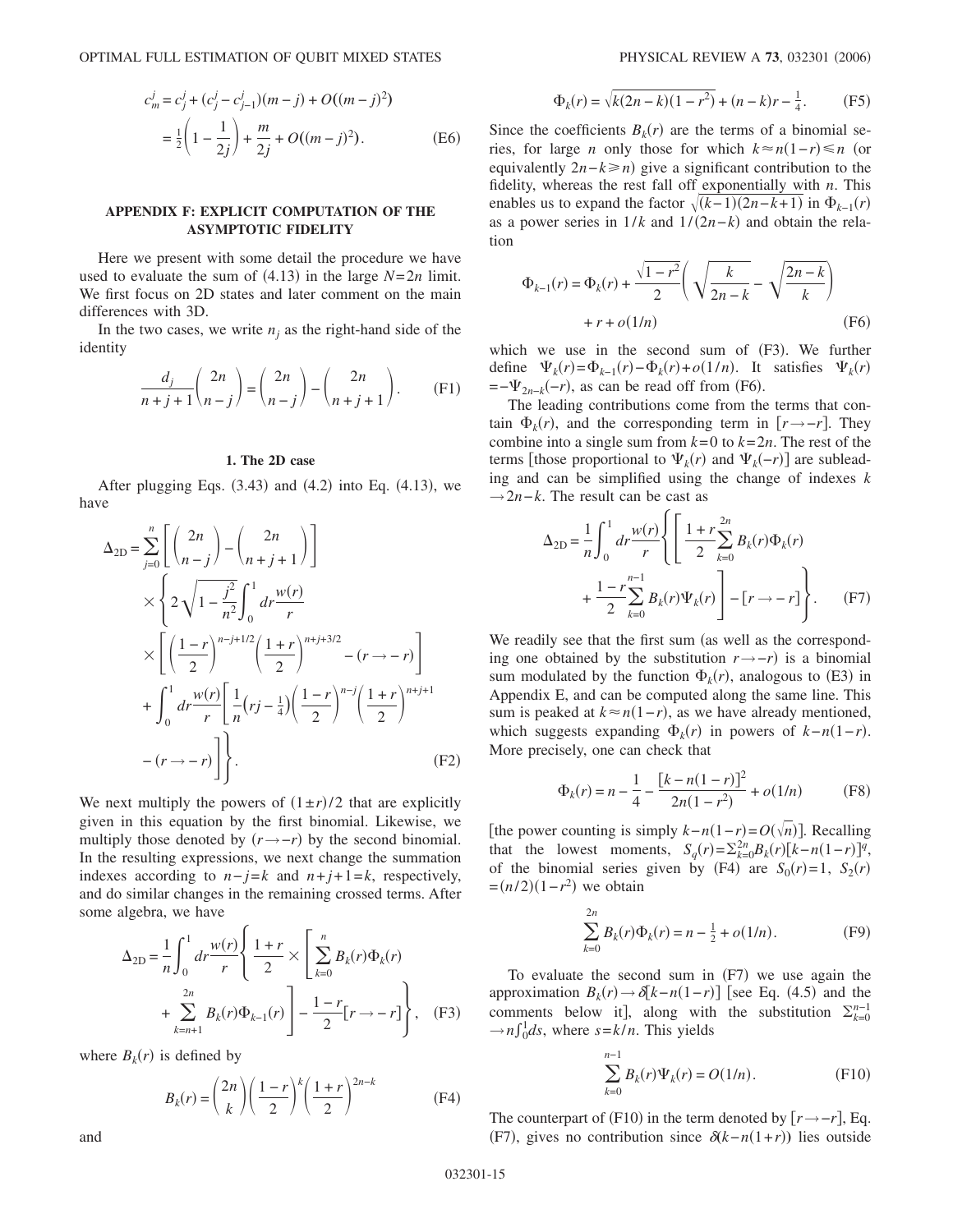the *s*-integration range. Collecting the various pieces we finally obtain

$$
\Delta_{2D} = \left(1 - \frac{1}{2n}\right) \int_0^1 dr \, w(r) + o(1/n). \tag{F11}
$$

#### **2. The 3D case**

The 3D case is quite similar. Our starting point is now Eqs.  $(C1)$  and  $(C2)$ . We proceed as above to obtain

$$
v_j^z = \int_{-1}^1 dr \frac{w(r)}{r} \left\{ \left[ \frac{(2j+1)r-1}{2(j+1)} \right] \left( \frac{1-r}{2} \right)^{n-j} \right\}
$$

$$
\times \left( \frac{1+r}{2} \right)^{n+j+1} - (r \to -r) \right\}
$$
(F12)

and a similar expression for  $v_j^0$ . From them we compute  $\Delta_{3D}$ to be

$$
\Delta_{3D} = \frac{1}{n} \sum_{j=0}^{n} \left[ \binom{2n}{n-j} - \binom{2n}{n+j+1} \right] \int_{-1}^{1} dr \frac{w(r)}{r} \times \left\{ \left[ \sqrt{(n^2 - j^2)(1 - r^2)} + \frac{(2j+1)jr - j}{2(j+1)} \right] \times \left( \frac{1-r}{2} \right)^{n-j} \left( \frac{1+r}{2} \right)^{n+j+1} - [r \to -r] \right\}. \tag{F13}
$$

This expression can be cast in the form of (F3), where now

$$
\Phi_k(r) = \sqrt{k(2n-k)(1-r^2)} + (n-k)r - \frac{1}{2} \frac{\sqrt{n^2 - k(2n-k)}}{\sqrt{n^2 - k(2n-k)} + 1}.
$$
\n(F14)

One can check that  $\Psi_k(r)$  is again defined by (F6) and  $\Delta_{3D}$ can thus be expressed in the form (F7). The first sum is again Taylor-expanded about  $k = n(1 - r)$ . Using the moments of the binomial series defined by (F4) and keeping only the relevant order we obtain

$$
\sum_{k=0}^{2n} B_k(r)\Phi_k(r) = n - \frac{3+2|r|}{4} + O(1/n). \tag{F15}
$$

Note that we cannot drop the absolute value since the integral over *r* extends to the interval  $[-1,1]$  [see, e.g., Eqs.  $(F12)$  and  $(F13)$ ].

To evaluate the second sum in (F7) we proceed as in the previous 2D case, and find that (F10) still holds. Finally, we obtain

$$
\Delta_{3D} = \int_0^1 dr \, w(r) \left( 1 - \frac{3 + 2r}{4n} \right) + o(1/n). \tag{F16}
$$

# **APPENDIX G: SLDS AND**  $C^H[H(\theta_0)]$ **FOR THE 3D MODEL**

The SLDs of the 3D model can be calculated to be

$$
\lambda_r = \frac{1}{1+r} \frac{1+\vec{n} \cdot \vec{\sigma}}{2} - \frac{1}{1-r} \frac{1-\vec{n} \cdot \vec{\sigma}}{2},
$$
 (G1)

BAGAN *et al.* 2006) 2006 2012 12:30 2006 2012 2013 2014 2022 2034 2042 2050 2050 2050 2060 2012 202301 202301 202301 202301 202301 202301 202301 202301 202301 202301 202301 202301 202301 202301 202301 202302 202301 202302

$$
\lambda_{\theta} = r \partial_{\theta} \vec{n} \cdot \vec{\sigma},\qquad (G2)
$$

$$
\lambda_{\phi} = r \partial_{\phi} \vec{n} \cdot \vec{\sigma}.
$$
 (G3)

[In this Appendix we drop the arguments  $\theta = (r, \theta, \phi)$  and  $\theta_0$ wherever no confusion arises.] The two SLD of the 2D model,  $\lambda_r$  and  $\lambda_\theta$ , are obtained by simply setting  $\theta = \pi/2$  and then replacing  $\phi$  by  $\theta$  in the above expressions.

To compute  $C^H(H)$  we first need  $X = (X_r, X_\theta, X_\phi)$ , which are completely fixed by the conditions

$$
X_{\alpha} = X_{\alpha}^{\dagger},\tag{G4}
$$

$$
Tr \, \rho X_{\alpha} = 0,\tag{G5}
$$

$$
\operatorname{Tr} \partial_{\alpha} \rho X_{\beta} = \delta_{\alpha \beta}.\tag{G6}
$$

Hermiticity, Eq. (G4), requires

$$
X_{\alpha} = a_{\alpha} \mathbf{1} + \vec{b}_{\alpha} \cdot \vec{\sigma}, \quad \alpha = r, \theta, \phi. \tag{G7}
$$

The condition (G5) yields

$$
a_{\alpha} + \vec{b}_{\alpha} \cdot \vec{n} = 0, \qquad (G8)
$$

and the condition (G6) gives

$$
\vec{b}_r = \vec{n},\tag{G9}
$$

$$
\vec{b}_{\theta} = -\frac{1}{r} \partial_{\theta} \vec{n},\tag{G10}
$$

$$
\vec{b}_{\phi} = \frac{1}{r \sin^2 \theta} \partial_{\phi} \vec{n}.
$$
 (G11)

These together with (G8) imply  $a_r = -r$ ,  $a_\theta = 0$ , and  $a_\phi = 0$ . Hence, the only set of matrices satisfying  $(G4)$ – $(G6)$  is

$$
X_r = -r \mathbf{1} + \vec{n} \cdot \vec{\sigma},
$$
  
\n
$$
X_{\theta} = \frac{1}{r} \partial_{\theta} \vec{n} \cdot \vec{\sigma},
$$
  
\n
$$
X_{\phi} = \frac{1}{r \sin^2 \theta} \partial_{\phi} \vec{n} \cdot \vec{\sigma}.
$$
 (G12)

To compute the Holevo bound we only need to take traces of the form Tr  $\rho X_{\alpha} X_{\beta}$ . A straightforward calculation gives

Re 
$$
Z[X] = H_{3D}^{-1}
$$
, (G13)

Im 
$$
Z[X] = \begin{pmatrix} 0 & 0 & 0 \\ 0 & 0 & \frac{1}{r \sin \theta} \\ 0 & -\frac{1}{r \sin \theta} & 0 \end{pmatrix}
$$
. (G14)

Therefore

$$
\text{Tr}\,H_{3\text{D}}H_{3\text{D}}^{-1} = 3\,,\tag{G15}
$$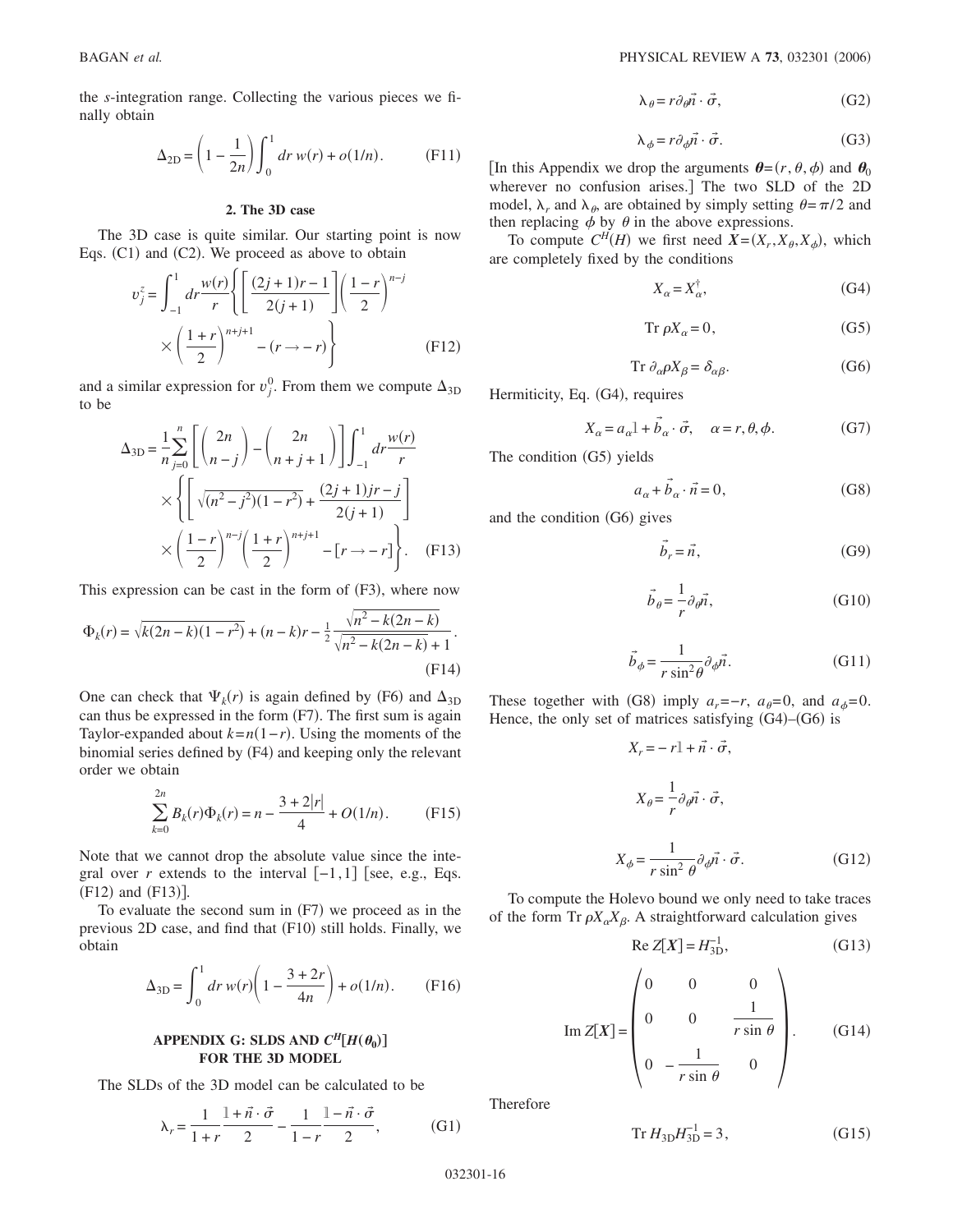$$
\operatorname{Tr} \left| \sqrt{H_{3\text{D}}} \operatorname{Im} Z[X] \sqrt{H_{3\text{D}}} \right| = 2r; \tag{G16}
$$

and we obtain  $(5.26)$ .

### **APPENDIX H: VAN TREES ASYMPTOTIC BOUND FOR 2D STATES**

Let  $\theta$  be the column vector of the two real parameters  $r$ and  $\theta$  of Sec. III B, which we use to parametrize the states on the equatorial plane of the Bloch sphere. Define  $\psi(\theta)$  $=\frac{1}{2}\mathbf{r}(\boldsymbol{\theta})$  where **r** is the four-dimensional real vector (of length 1) introduced in Sec. II. By (2.4) we can now write

$$
1 - f(\boldsymbol{\theta}_0, \hat{\boldsymbol{\theta}}) = ||\psi(\boldsymbol{\theta}_0) - \psi(\hat{\boldsymbol{\theta}})||^2
$$
 (H1)

showing that one minus the fidelity is the squared  $L_2$  cost function for estimating  $\psi$ . Taking the two states close to one another, and comparing with  $(5.12)$  shows that

$$
\psi^{\prime \mathsf{T}} \psi^{\prime} = \frac{1}{4} H, \tag{H2}
$$

where  $\psi'(\boldsymbol{\theta})$  denotes the  $4 \times 2$  matrix of partial derivatives of  $\psi$  with respect to components of  $\theta$  and *H* is the QFI.

Let  $\overline{I}^N = I^N/N$  denote the normalized FI for  $\theta$  based on an arbitrary collective measurement on the *N* copies, and let  $\hat{\boldsymbol{\theta}}$ denote an arbitrary estimator of  $\theta$  based on that measurement. By  $\mathbb{E}_w$  we denote averaging over  $\theta$  with respect to a prior probability density *w* over the equatorial plane. Then the van Trees inequality  $|20|$  states that, for any given matrix function  $C(\theta)$  of size dim $(\psi) \times \dim(\theta)$ , and under certain smoothness conditions on the probability distribution of the outcome of the measurements and on the prior *w*,

$$
N \mathbb{E}_{w} ||\psi(\boldsymbol{\theta}_{0}) - \psi(\hat{\boldsymbol{\theta}})||^{2} \geq \frac{(\mathbb{E}_{w} \operatorname{Tr} C \psi^{\prime \top})^{2}}{\mathbb{E}_{w} \operatorname{Tr} C \overline{I}^{N} C^{\top} + \frac{1}{N} \mathbb{E}_{w} \frac{(w C)^{\prime \top} (w C)^{\prime}}{w^{2}}},
$$
\n(H3)

where by  $(wC)'$  we denote the column vector of the same length as  $\psi$ , with row elements  $\sum_{\beta} \partial_{\beta} [w(\theta) C_{i\beta}(\theta)]$ . By the

Helstrom information inequality (5.9) we may bound  $\bar{I}^N$  in the denominator by  $H$  (of the single-copy model). Without the "1/*N*" term in the denominator, the optimal choice of *C* would be  $C = \psi'H^{-1}$ . Making this choice anyway gives

$$
N \mathbb{E}_{w} || \psi(\boldsymbol{\theta}_{0}) - \psi(\hat{\boldsymbol{\theta}}) ||^{2}
$$
  
\n
$$
\geq \frac{(\mathbb{E}_{w} \text{Tr } \psi' H^{-1} \psi' \mathbb{I})^{2}}{\mathbb{E}_{w} \text{Tr } \psi' H^{-1} H H^{-1} \psi' \mathbb{I} + \frac{1}{N} \mathbb{E}_{w} \frac{(w C)^{\prime \mathsf{T}} (w C)^{\prime}}{w^{2}}}.
$$
  
\n(H4)

Hence, provided the second term in the denominator is finite, by further substituting  $\psi^T \psi = \frac{1}{4}H$  and letting *N* converge to infinity, we obtain

$$
\liminf_{N \to \infty} N \mathbb{E}_w \mathbb{E}_{\theta} (1 - f(\theta, \hat{\boldsymbol{\theta}})) \ge \frac{1}{2}.
$$
 (H5)

The van Trees inequality requires some modest smoothness of the probability density of the measurement outcomes as function of  $\theta$ , which are satisfied in our case since the density matrix  $\rho^{\otimes N}(\boldsymbol{\theta})$  is a smooth function of  $\boldsymbol{\theta}$ . It requires smoothness of the prior density *w* and also that this density converges to zero at the boundary of its support. This last property does not hold for the priors in which we are interested. However, for a given prior *w* and for given  $\epsilon > 0$  one can construct a prior  $w_{\epsilon}$  which is zero outside a circle of radius strictly smaller than 1, which converges smoothly to zero at the boundary of its support, and which is everywhere smaller than  $(1+\epsilon)w$ . The modification of *w* can simultaneously be done ensuring that the second term in the denominator of (H4) is finite. Since

$$
\mathbb{E}_{w} \mathbb{E}_{\theta} [1 - f(\theta, \hat{\theta})] \ge \frac{\mathbb{E}_{w_{\epsilon}} \mathbb{E}_{\theta} [1 - f(\theta, \hat{\theta})]}{1 + \epsilon}
$$
(H6)

we can first derive (H5) with *w* replaced by  $w_{\epsilon}$ , then let  $\epsilon$  $\rightarrow$  0, resulting in Eq. (H5) with the original *w* in place.

- 1 A. Holevo, *Probabilistic and Statistical Aspects of Quantum* Theory (North-Holland Publishing, Amsterdam, 1982).
- [2] K. R. Jones, Phys. Rev. A **50**, 3682 (1994); S. Massar and S. Popescu, Phys. Rev. Lett. **74**, 1259 (1995); Z. Hradil, Phys. Rev. A 55, R1561 (1997); J. I. Latorre, P. Pascual, and R. Tarrach, Phys. Rev. Lett. **81**, 1351 (1998); D. G. Fisher, S. H. Kienle, and M. Freyberger, Phys. Rev. A 61, 032306 (2000); Th. Hannemann, D. Reiss, Ch. Balzer, W. Neuhauser, P. E. Toschek, and Ch. Wunderlich, *ibid.* **65**, 050303 (2002); E. Bagan, M. Baig, and R. Munoz-Tapia, Phys. Rev. Lett. **89**, 277904 (2002); F. Embacher and H. Narnhofer, Ann. Phys. (N.Y.) 311, 220 (2004); E. Bagan, A. Monras, and R. Munoz-Tapia, Phys. Rev. A **71**, 062318 (2005).
- [3] R. D. Gill and S. Massar, Phys. Rev. A 61, 042312 (2000).
- [4] J. I. Cirac, A. K. Ekert, and C. Macchiavello, Phys. Rev. Lett. 82, 4344 (1999).
- [5] G. Vidal, J. I. Latorre, P. Pascual, and R. Tarrach, Phys. Rev. A 60, 126 (1999).
- 6 D. G. Fischer and M. Freyberger, Phys. Lett. A **273**, 293 (2000); H. Mack, D. G. Fischer, and M. Freyberger, Phys. Rev. A 62, 042301 (2000).
- [7] M. Keyl and R. F. Werner, Phys. Rev. A 64, 052311 (2001).
- [8] E. Bagan, M. Baig, R. Munoz-Tapia, and A. Rodriguez, Phys. Rev. A 69, 010304 (2004).
- 9 K. Zyczkowski and H. J. Sommers, Phys. Rev. A **71**, 032313  $(2005).$
- [10] D. Petz and C. Sudar, J. Math. Phys. 37, 2662 (1996).
- 11 K. Zyczkowski and H. J. Sommers, J. Phys. A **34**, 7111  $(2001);$  37, 8457  $(2004).$
- [12] K. Matsumoto and M. Hayashi, e-print quant-ph/0411073.
- [13] K. Matsumoto, J. Phys. A **35**, 3111 (2002).
- [14] M. Hübner, Phys. Lett. A 163, 239 (1992); R. Josza, J. Mod.